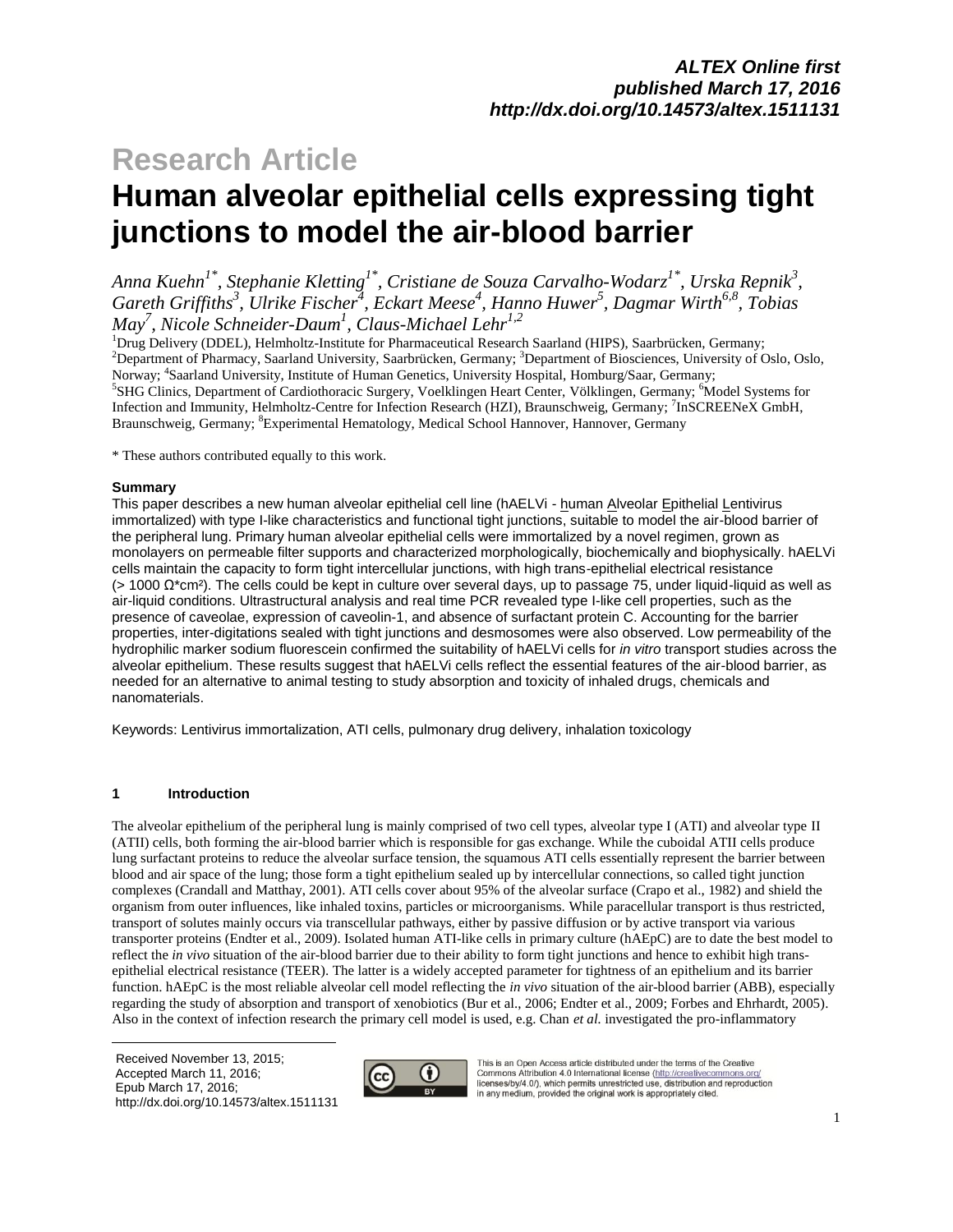response induced by influenza viruses (Chan et al., 2005). Furthermore, hAEpC cells are applied in advanced co-culture models for various purposes, e.g. to investigate the interaction of epithelial cells and immune cells, like human blood monocyte-derived macrophages and dendritic cells (Blank et al., 2011; Lehmann et al., 2011). Nevertheless, primary cells are limited by certain factors, including availability, short life-span, inter-individual differences, and health status of the donor, which may negatively affect reproducibility and also preclude their use in high-throughput screening of new drug candidates (Daum et al., 2012; Elbert et al., 1999; Fuchs et al., 2003).

A number of human (Ehrhardt et al., 2003; Forbes, 2003; Foster et al., 1998; Grainger et al., 2006) and non-human (Horálková et al., 2009; Rosenberger et al., 2014) lung epithelial cell lines are commercially available; however, in terms of mimicking the tight barrier formed by ATI cells they have limited application. The human alveolar cell line A549, derived from an adenocarcinoma and commonly used in toxicity studies (Roggen et al., 2006), does not exhibit high TEER values and is therefore not well suited for drug absorption studies (Foster et al., 1998). A new human ATI cell line (TT1), recently described by Tetley *et al.* (van den Bogaard et al., 2009), has been obtained through the immortalization of primary ATII and used as a model for inflammatory response studies and nanoparticle uptake. However, TT1 cells do not appear to develop tight intercellular junctions, and therefore still lack important barrier properties (van den Bogaard et al., 2009; Kemp et al., 2008). Other widely used lung cell lines are 16HBE14o- and Calu-3, but they are of bronchial origin, and therefore - although they build TEER of 300-600  $\Omega^*$ cm<sup>2</sup> - are not suitable as a model of the alveolar epithelium (Ehrhardt et al., 2003; Forbes, 2003; Grainger et al., 2006). Thus, there is a need for cell lines reflecting the specific properties of alveolar cells required for investigating biological aspects of the respiratory tract, such as infection pathways in the context of aerosol transmitted infectious diseases. To minimize the use of animal tests for the safety assessment of inhaled drugs, chemicals and (nano-) materials according to the 3R principle (replace, reduce, refine), new *in vitro* models of the air-blood barrier are of utmost importance. Given this lack of a suitable cell line, a novel immortalization regimen was applied in this study, leading to the generation of a new human alveolar immortalized cell line, namely human alveolar epithelial lentivirus immortalized (hAELVi) cells through viral transduction of a defined set of immortalizing genes. Two clones of this cell line were obtained (hAELVi.A and hAELVi.B), and characterized with respect to their morphological and functional properties and their ability to serve as a model of the air-blood barrier as needed for drug transport studies.

#### **2 Materials and Methods**

#### **2.1 Isolation of human primary alveolar epithelial cells (hAEpC)**

Primary alveolar epithelial cells (hAEpC) were isolated according to the established protocol by Daum *et al.* (Daum et al., 2012) Briefly, the tissue was obtained from the healthy lung areas removed from patients undergoing lung tumor resection surgery. Tissues were used with ethical approval from the *Ärztekammer des Saarlandes* and patients' agreement, previously informed about the procedure. The isolated ATII cells were seeded on fibronectin/collagen-coated six-well cell culture plates and maintained in Small Airway Growth Medium (SAGM) from Lonza, supplemented with 10% (v/v) fetal calf serum (FCS) and 10% (v/v) penicillin/streptomycin (P/S).

#### **2.2 Transfection via lentiviral vectors**

The hAEpC cells seeded on 6-well cell culture plates were infected on day 5 of culture with self-inactivating lentiviral vectors. For immortalization a lentiviral gene library composed of 33 different expansion genes was employed (CI-SCREEN gene library; InSCREENeX GmbH; International patent application PCT/EP2011/005528 "Methods and Vectors for Cell Immortalisation"). The expression of these recombinant genes is driven by the SV40 promoter. For infection, the lentiviral vectors were incubated with the primary cells, overnight, in the presence of 8  $\mu$ g/ml Polybrene. The following day infection media was aspirated and the cells were further cultivated with the abovementioned culture media for five weeks before colonies of proliferating cells became apparent. These cells were pooled and further cultivated as polyclonal cell lines.

#### **2.3 Cell culture/growth curves**

All cell types, primary as well as transfected, were cultured on Transwell® filters and passaged accordingly. To obtain the growth curves hAELVi cells were seeded on 24-well plates, trypsinized and counted the  $CASY^{\circledR}$  Cell counter (Roche) (n=3) (Additional information in the supplementary material). To set up the air-liquid interface (ALI) condition, hAELVi cells seeded on Transwell<sup>®</sup> filter were exposed to the air on the apical side and fed with SAGM only from basolateral compartment. For the liquid-liquid culture condition (LLC) the cells were totally submerged in culture medium from the apical as well as the basolateral side. To cultivate the cells under liquid-liquid conditions (LLC) or air-liquid interface (ALI), hAELVi cells were seeded on Transwell<sup>®</sup> filters (either 1.12 cm<sup>2</sup> (3460) or 0.33 cm<sup>2</sup> (3470), Corning). The cells were cultivated for 2 days under LLC (with cell culture medium feeding from both, apical and basolateral sides). The cells were then divided into two groups: some wells followed under LLC cultivation, while others were transferred to the ALI condition, in which the cell culture medium is supplied only from the basolateral compartment. Finally, the cells were grown for 14 days under both culture conditions, at 37 $\degree$ C, 5% CO<sub>2</sub> and 95 % humidity.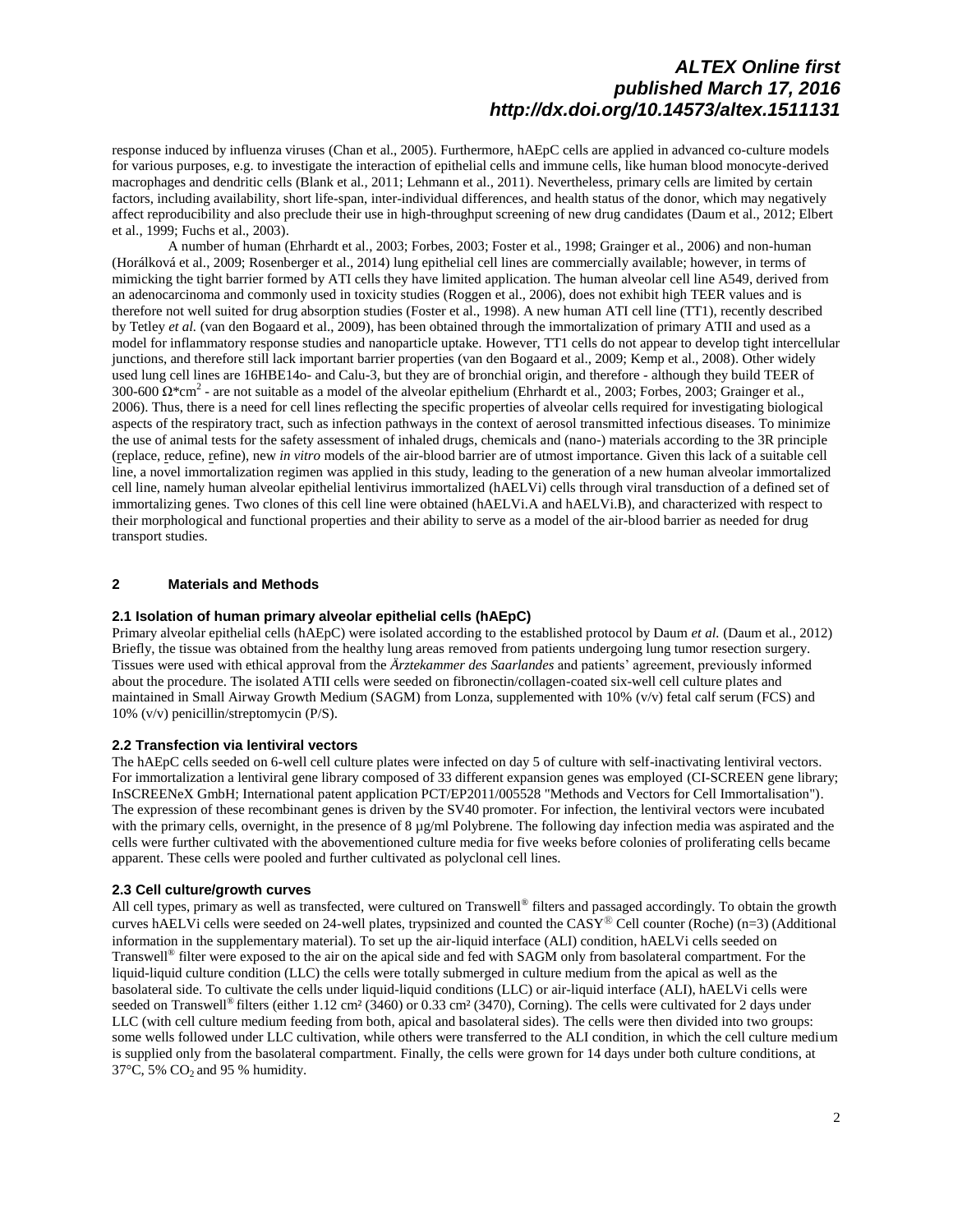All cell types, primary as well as transfected, were cultured in SAGM on fibronectin/collagen-coated cell culture plastic or Transwell<sup>®</sup> filter devices (3470, Corning). The cells were maintained in SAGM, supplemented with 10% fetal calf serum (FCS) and 10% penicillin/streptomycin (P/S). The transfected cells were passaged 1:1 in the first months of culturing when they reached confluence, and afterwards cultivated in a 1:3 ratio every 14 days. The medium was changed every two to three days and the cells incubated at 37°C, 5%  $CO_2$  and 95%. To obtain the growth curves, hAELVi cells, passage 18 (1x10<sup>4</sup> cells per well) were seeded on 24-well plates; thereafter the cells were trypsinized and counted 24h after seeding and then every 48h with the  $CASY^{\circledR}$ Cell counter (Roche) (n=3).

### **2.4 TEER measurement**

The barrier property of primary cells or cell lines was determined by measuring the trans-epithelial electrical resistance (TEER) as previously described (Daum et al., 2012; Srinivasan et al., 2015). In summary, the cells were placed on a heating plate at 37 °C to avoid temperature shock-related TEER fluctuation while handling the cells under the sterile hood. TEER was measured with a Chopstick electrode and an epithelial voltohmmeter (EVOM) (World Precision Instruments, Sarasota, USA). For measuring TEER of ALI cultures the cells were set up to LLC conditions 2 hours prior measurement by adding SAGM culture medium. ALI culture condition requires no culture medium in the apical compartment and less culture medium in the basolateral compartment compared to LLC conditions. To avoid detachment of the cell monolayer and liquid pressure-related stress, medium was added first to the apical and then to the basolateral compartment. After the measurement the medium was removed, first from the basolateral, then from the apical compartment; hence, the cells were returned to ALI condition.

#### **2.5 Morphology and ultrastructure**

For morphological and ultrastructural characterization hAELVi cells were grown on Transwell<sup>®</sup> membranes with a pore size of 0.4 $\mu$ m and a growth area of 1.12 cm<sup>2</sup> (3460, Corning), cultivated under LLC and ALI conditions, and afterwards evaluated by cross sections, confocal laser scanning microscopy (CLSM), transmission electron microscopy (TEM) or scanning electron microscopy (SEM).

#### *Histology*

hAELVi cells previously grown on Transwell<sup>®</sup> filters were fixed on days 7 and 14 with 3% paraformaldehyde (PFA) for 30 min at room temperature. Afterwards, the samples were dehydrated with an ethanol dehydration row (35-50-70-95-95-100% for 10 min each), followed by a treatment with Histoclear II (Histological Clearing Agent-Fa. National diagnostics) for 10 min. Subsequently the samples were embedded in paraffin (Histowax Embedding Medium-Leica Microsystems) for one hour, stored at 4°C overnight, and were cut the other day in 4 µm slices using a Microtom-Reichert Jung 2040 Autocut. In a next step the slices were stained with hematoxylin/eosin and analyzed with a Zeiss light microscope (Zeiss Imager M1m, Zeiss, Germany), using a 100x objective.

#### *Confocal Laser Scanning Microscopy (CLSM)*

Immortalized cells were grown on Transwell<sup>®</sup> membranes with a pore size of 0.4  $\mu$ m and growth area of 1.12 cm<sup>2</sup> (3460, Corning) for seven and 14 days, under LLC and ALI conditions, as described previously. Samples were then fixed with 3% PFA in phosphate buffered saline (PBS) for 30 min at room temperature. Afterwards, the samples were quenched with 50 mM NH4Cl/PBS for 10 min, subsequently blocked and permeabilized using a mixture of 0.5% bovine serum albumin (BSA)/0.025% Saponin/PBS for 30 min at room temperature. The primary antibodies against ZO-1 (rabbit anti-ZO-1, Catalog No 61-7300, Invitrogen) and occludin (mouse anti-occludin, Catalog No 33-1500, Invitrogen) were diluted 1:200 in 0.5% BSA/0.025% Saponin/PBS and incubated at 4 °C overnight. The secondary antibodies for occludin (polyclonal Alexa-Fluor 488 conjugated rabbit anti-mouse, Catalog No. A11059, Invitrogen) and ZO-1 (polyclonal Alexa-Fluor 633, conjugated goat antirabbit, Catalog No. A21070, Invitrogen) were diluted in PBS (1:400) and incubated for one hour at 37 °C. The samples were washed with PBS and counterstained with DAPI (1:50000). Transwell<sup>®</sup> membranes were then mounted in DAKO medium (Product No. S302380-2, DAKO), as previously described in (de Souza Carvalho et al., 2011), and analyzed by confocal laser scanning microscopy (Zeiss LSM710, Zeiss, Germany). Microscopic images of fixed samples were acquired at  $1024 \times 1024$ resolution, using 63X water immersion objective and z-stacks of around 6 μm. Confocal images were analyzed using Zen 2012 software (Carl Zeiss Microscopy GmbH) and Fiji Software (Fiji is a distribution of ImageJ available at http://fiji.sc).

### *Transmission electron microscopy (TEM)*

hAELVi cells (passage 36) were grown on Transwell<sup>®</sup> membranes, under LLC and ALI conditions for 12 days. Thereafter, the samples were processed as described in (Susewind et al., 2015), with minor modifications. Briefly, the membranes were fixed with a solution containing SAGM plus 1% glutaraldehyde for five minutes at 37°C, followed by incubation with 1% glutaraldehyde in 200 mM HEPES buffer, pH 7.4, overnight at 4°C. For epon embedding the samples were postfixed with 2% OsO<sup>4</sup> (EMA, PA, USA) solution containing 1.5% potassium ferricyanide for one hour on ice, and stained *en bloc* with 1.5% aqueous uranyl acetate (EMS, PA, USA) for 30 min. Cells were then dehydrated at room temperature using a graded ethanol series (70-80-90-96-(4x)100% for 10 min each), progressively infiltrated with epoxy resin (50-75-100%)(Sigma-Aldrich; St. Louis/MO, USA). Transwells® membranes with cells were flat embedded and blocks were polymerized overnight at 70°C.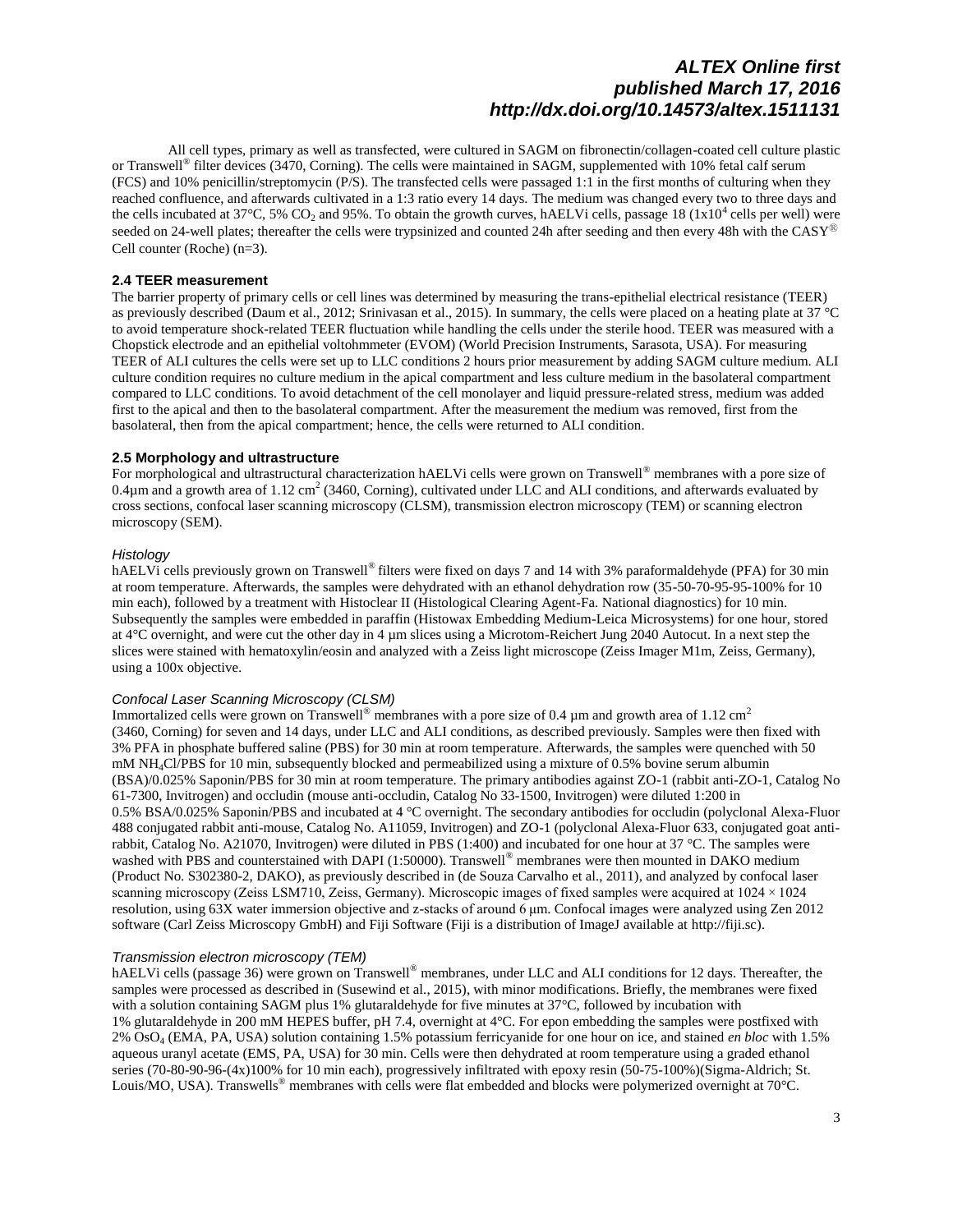Ultrathin sections of 70-80 nm, perpendicular to the filter plane, were cut with a Leica ultramicrotome Ultracut EM UCT (Leica Microsystems, Austria) using an ultra-diamond knife (Diatome, Switzerland) and examined with a CM100 transmission electron microscope (FEI, The Netherlands). The images were recorded digitally with a Quemesa TEM CCD camera (Olympus Soft Imaging Solutions, Germany) and iTEM software (Olympus Soft Imaging Solutions, Germany).

#### *Scanning electron microscopy (SEM)*

SEM images were taken with a Zeiss SEM EVO® HD15 (Zeiss, Germany) under high pressure conditions with a secondary electron detector and using 10 kV acceleration voltage. hAELVi cells (passage 41) on Transwell® filters were fixed after 8 days in culture, either in ALI and LLC, in 200 mM HEPES buffer containing 1% glutaraldehyde at 4°C, overnight. The following day, cells were washed twice for 10 min in HEPES buffer and dehydrated with gradual ethanol concentrations (50-60-70-80-90-96- 99-100% for 20 min each). The filters were then sputtered with gold and examined with the SEM.

### **2.6 Transport studies**

To evaluate the transport of sodium fluorescein (FluNa) across the monolayers, hAELVi.A cell  $(1x10^5 \text{ cells/cm}^2)$  were seeded on fibronectin/collagen-coated Transwell<sup>®</sup> membranes with a pore size of 0.4 µm and a growth area of 1.12cm<sup>2</sup> (3460, Corning). The cells were cultured under LLC and ALI, respectively, and TEER measurements were performed every other day for 14 days. Transport experiments were then performed according to [6] with minor modifications. Briefly, before the cells were washed twice with pre-warmed Krebs-Ringer Buffer (KRB; NaCl 142.03 mM, KCl 2.95 mM, K<sub>2</sub>HPO<sub>4</sub><sup>\*</sup>3H<sub>2</sub>O 1.49 mM, HEPES 10.07 mM, D-Glucose 4.00 mM,  $MgCl_2^*$ 6H<sub>2</sub>O 1.18 mM, CaCl<sub>2</sub><sup> $*$ </sup>2H<sub>2</sub>O 4.22 mM; pH 7.4) and incubated in KRB for 45 min. After measuring the TEER, the medium was aspirated and 520  $\mu$ L FluNa (10  $\mu$ g/ml in KRB)  $\pm$  16mM EDTA were added to the apical compartment (donor) and 1.7 mL KRB were added to the basolateral compartment (acceptor). Directly after adding the solutions, samples were taken from the donor (20  $\mu$ L) and the acceptor (200  $\mu$ L), respectively, and transferred into a 96-well plate. Afterwards, the plates were placed on a MTS orbital shaker (150 rpm; IKA, Germany) in the incubator and samples were taken every 30 min for three hours. Taken volumes were refilled with 200 µL KRB. At the end of the experiment the TEER was measured again and the samples in the 96-well plate were measured with a Tecan<sup>®</sup> plate reader using wavelength of 488 nm (em) and 530 nm (ex).

#### **2.7 RNA isolation and real-time PCR**

The total RNA from immortalized cell lines, freshly isolated ATII cells, and ATI-like hAEpCs, previously grown on Transwell<sup>®</sup> filters was used to check the expression of Cav-1, SP-C and AQP-5 (Table 1). The total RNA from immortalized cell lines was collected on day 14 of cell culture on six-well plates, freshly isolated ATII cells, and ATI-like hAEpCs, previously grown on Transwell<sup>®</sup> filters for eight days. mRNA was isolated with the RNeasy mini kit from Qiagen (Cat. No. 74106). Semi-quantitative real-time PCR was performed with a Bio-Rad CFX96 real-time PCR machine. Glyceraldehyde 3-phosphate dehydrogenase (GADPH) was used as the internal control to correct for variations in the cDNA content among the samples. The data were normalized to the GADPH expression levels and were presented as the average from three independents experiments. The relative gene expression levels were calculated using the comparative Ct (∆∆Ct) method (Livak and Schmittgen, 2001). Sequence of primers and probes are presented in Table 1.

The primers for reaction were constructed and ordered from Eurofins. Reverse transcription was performed with QuantiTect reverse transcription kit (Qiagen, Cat.No. 205314) and the real-time PCR reaction with QuantiTect Sybr Green PCR kit (Qiagen, Cat.No. 204143). Run information: 7 min 95°C; 40 cycles of 10 sec 95°C, 30 sec 65°C, 30 sec 72°C; and 1 min 65°C. Data analysis was performed with the Bio-Rad CFX Manager software.

#### **2.8 Chromosome microarray analysis**

Genomic DNA samples were extracted from  $1x10^6$  cells using NaCl/Chloroform and ProteinaseK treatment. Genomic hybridization was performed with the CytoScan™ HD array (Affymetrix, USA) according to the manufacturer's instruction. The Cytoscan HD array is characterized by 743,000 genotype-able SNP probes and > 1.953.000 non-polymorphism probes. Results were visualized and analyzed with the Chromosome Analysis Suite (ChAS) software package (Affymetrix, USA) based on the GRCh37/hg19 assembly.

#### **2.9 Statistical Analysis**

Data are representative from 2-3 experiments and show as mean  $\pm$  SEM. Two-way ANOVA with Bonferroni's posttest was performed using GraphPad Prism 5 software (GraphPad).

### **3 Results**

hAEpC cells were isolated from human lung as previously described (Daum et al., 2012), cultivated on tissue culture plates and transduced with a small lentiviral gene library composed of 33 different genes. (CI-SCREEN gene library; InSCREENeX GmbH, for details please see Materials and Methods section). Due to proprietary proceedings, no further information on the implemented genes can be provided at this time.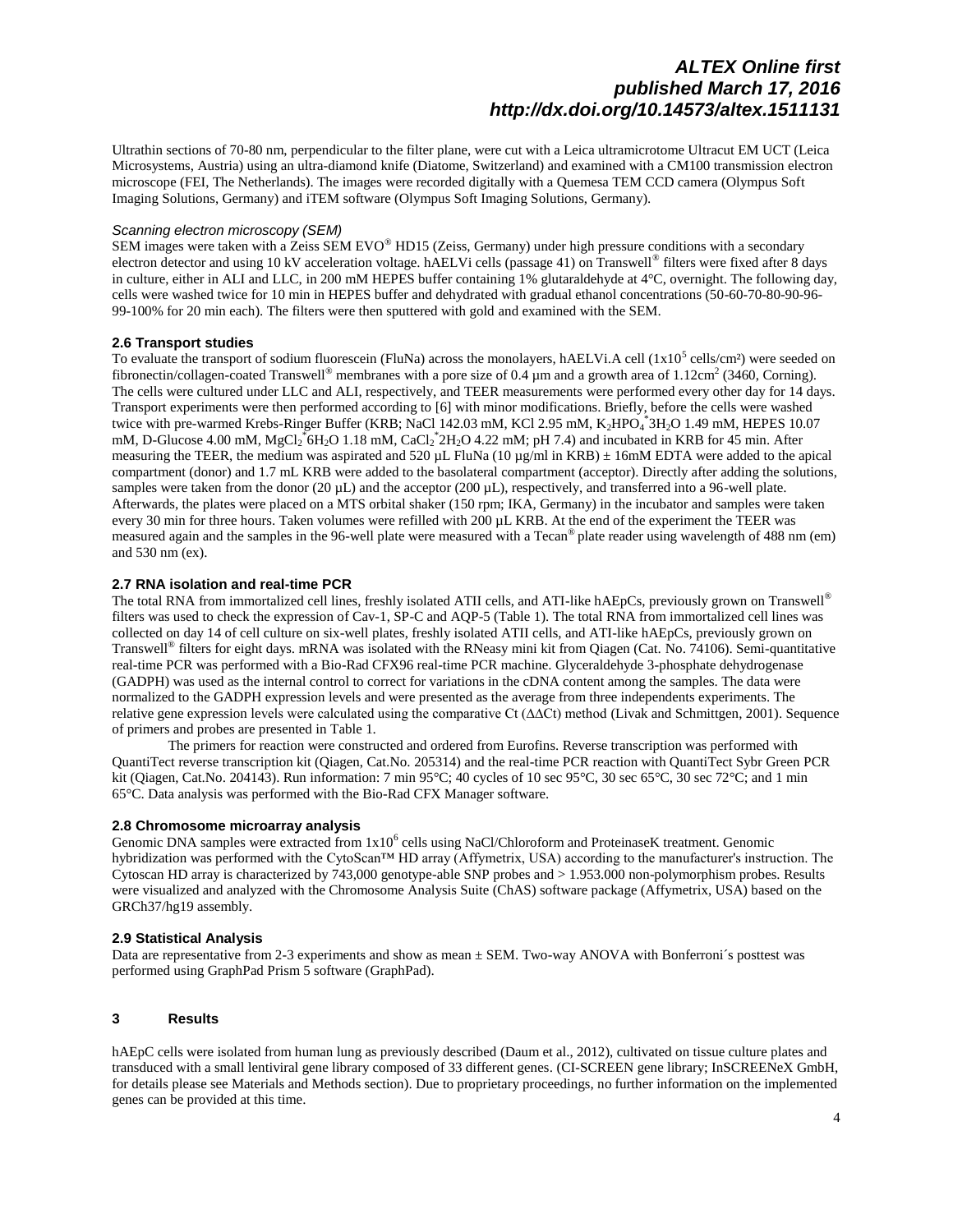After transduction, the cells were expanded to establish immortalized cell lines. PCR analysis of the genomic DNA of the immortalized cell lines confirmed integration of the genes Id2, Id3, E7, Bcl2, Core, Myc and Nanog. (Fig. S1A). From more than 50 transfections, seven cell lines showed a prolonged life-span and two clones, named hAELVi.A and hAELVi.B, developed high TEER values after 15 days in culture (690  $\Omega^*$ cm<sup>2</sup> and 2400  $\Omega^*$ cm<sup>2</sup>, respectively) (Fig. S1B). These clones were subsequently propagated and used in all further experiments.

Both hAELVi cell lines showed a sigmoidal growth curve, with characteristic lag phase after seeding, developing into an exponential growth phase and ending in a stationary phase (Fig. 1A), resulting in formation of a monolayer (Fig. 1B). TEER was determined every day, or every other day, during 25 days (Fig. 1C). The hAEpC developed a TEER of a maximum 2000  $\Omega^*$ cm<sup>2</sup> at approximately day six to eight, followed by a subsequent decline of TEER value, demonstrating a short lifespan of around 15 days, a typical behavior for primary cells (Daum et al., 2012; Fuchs et al., 2003). hAELVi cells depicted in the same graph reached a TEER of 2000  $\Omega^*$ cm<sup>2</sup> six to ten days later, which was conserved for up to 25 days. Higher TEER (~3000  $\Omega^*$ cm<sup>2</sup>) was also observed in hAELVi cells cultivated up to passage 75 (Fig. S2A), and for different passages along 14 days in culture (Fig. S2B). Genomic DNA from hAELVi cells was investigated for ploidy variation (Fig. 1D, Fig. S2C). In brief, 13 chromosomes revealed no alterations in copy number, in neither earlier (Fig. 1D) or late passage (Fig. S2C). The remaining chromosomes revealed several deleted or duplicated chromosome regions.

To confirm the formation of tight junctions we investigated the expression of characteristic proteins - zona occludens (ZO-1) and occludin in hAELVi cells (Fig. 2A, B), grown under liquid-liquid conditions (LLC); a densely packed monolayer with clearly labeled tight junction complexes, appeared as a continuous thin line between adjacent cells (Fig. 2A, B). Under airliquid interface (ALI) hAELVi.B showed higher TEER up to 500  $\Omega^*$ cm<sup>2</sup> after seven days compared to 123  $\Omega^*$ cm<sup>2</sup> observed with LCC, in the same period of time (Fig. 2C). After 12 days in culture the cells reached even higher TEER values (up to 2000  $\Omega^*$ cm<sup>2</sup>) in both conditions. The cells cultivated under ALI conditions for seven days (Fig. S3A) showed no differences in the monolayer compared to those grown for 14 days under the same conditions (Fig. S3B); as well as no difference was observed in the tight junction formation, as shown by ZO-1 immunolabeling after 7 or 14 days (Fig. S3C and S3D, respectively).

Real-time PCR (rtPCR) showed the expression of alveolar epithelial cell-specific markers in hAELVi cells, compared to the hAEpC (Fig 3). The markers caveolin (CAV-1), surfactant protein C (SP-C) and aquaporin (AQP-5) were chosen, based on their known cell type-specific expression. We compared the expression level of these three proteins relative to the housekeeping gene GAPDH (Table 1); the results are shown (as a percentage of their expression levels) relative to freshly isolated human ATII cells. The expression of CAV-1 for both hAELVi cell lines was at a similar level as for primary culture type I like hAEpC (Fig. 3A). The type II cell marker SP-C however, could not be detected in either hAELVi cell line and was only marginally expressed in hAEpC (Fig. 3B)*.* Conversely, AQP-5 was expressed at a low level in primary hAEpC, but could not be detected in the immortalized hAELVi cells (Fig. 3C).

As expected from CLSM results (Fig. 2 and Fig. S3), no difference was observed in the ultrastructure of cells cultivated under both conditions. SEM images showed the monolayer with clear cell-cell contacts (Fig. 4A and Fig. S4A) and TEM pictures showed inter-digitations between the cells, sealed with tight junction complexes and desmosomes (Fig. 4B and Fig S4B). Another typical ATI cell structure observed close to the apical cell membrane were the caveolae (Newman et al., 1999) (Fig. 4C and Fig. S4C). These results, together with the observations regarding the tight junction complexes and TEER values corroborate the ATIlike character of the new cell line hAELVi.

The potential use of hAELVi cells as a model to predict drug absorption kinetics was also evaluated in cultures under LLC and ALI conditions, for seven (Fig 5A) or 14 days (Fig 5B), by measuring the permeability of the hydrophilic molecule sodium fluorescein (FluNa), typically used as a paracellular transport maker. Higher TEER is always accompanied with lower paracellular transport, and this relationship could be observed at day seven and even more prominently at day 14, when the cells displayed TEER of more than 1000  $\Omega^*$ cm<sup>2</sup>. In the presence of EDTA as a modulator of the tight junctions, the TEER dropped to almost zero and the  $P_{app}$  value of FluNa reached essentially the same maximal level, indicating complete opening of the tight junctions under such condition, with more FluNa transported to the basolateral compartment.

### **4 Discussion**

Here, we report the generation of a new immortalized type I cell line from human alveolar epithelium which exhibits functional tight junctions and hence high TEER values.

Following a novel approach to reduce the possible de-differentiation of cells caused by transformation, the cells were transduced with a set of 33 genes, which are able to immortalize various cells types producing cell lines with conserved physiological functionality. This made a difference to carcinoma-derived cell lines, which are beneficial for studying cancer development, e.g. a blastoma-derived cell line (Camerlingo et al., 2011) or an *in vitro* carcinogenesis model, where ATII cells are exposed to Tobacco-specific carcinogens (Mennecier et al., 2014), but hardly represent normal epithelial cells. The widely used A549 cell line, which is a common model of the lung epithelium, derived from an adenocarcinoma and has a rather ATII-like phenotype, including such important type II features, like lamellar bodies (Shapiro et al., 1978) However, they have been used in drug transport studies (Wang and Zhang, 2004) despite the fact of its missing barrier formation. A previous reported immortalization approach with a thermo-sensitive mutant of the SV40 Large T-Antigen have led to the development of an immortalized human lung cell line, which is well suited for many applications, *e.g.* nanoparticle-uptake (Kemp et al., 2008), or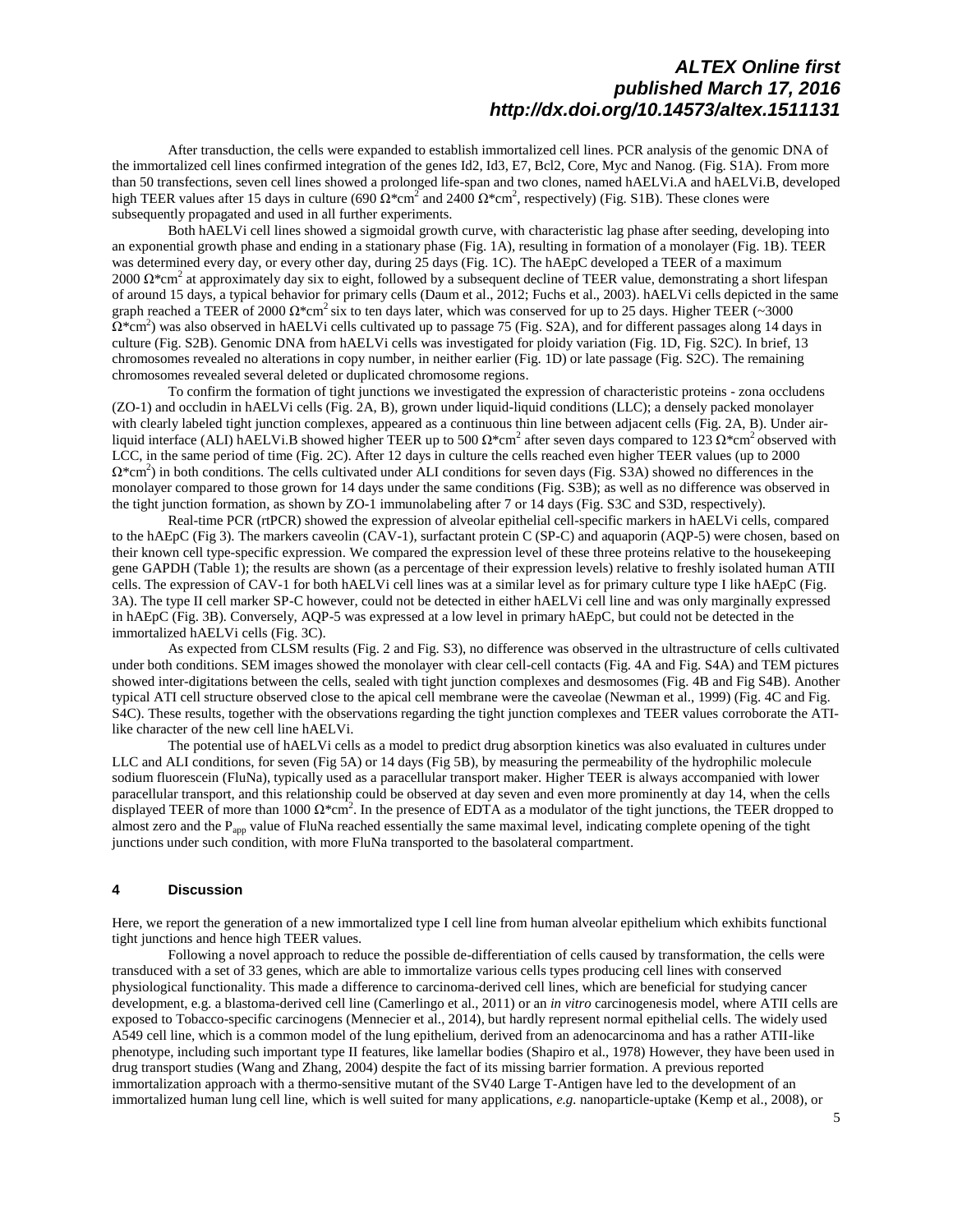inflammatory response (van den Bogaard et al., 2009). However, these cells also lack the capacity to form functional tight junctions, which is needed to build a formidable diffusion barrier also to smaller hydrophilic molecules. Consequently, these cell lines are of limited value for conducting transport studies across the notoriously tight alveolar epithelium.. Human lung cell lines, which do form tight junctions are available, such as Calu-3 (Daum et al., 2009; Grainger et al., 2006) and 16HBE14o- (Forbes, 2003); however, these are derived from the upper airways, and show columnar rather than squamous shape, and feature cilia as well as mucus. Due to lack of better alternatives, these cell lines have been used to assess pulmonary drug transport *in vitro*, either alone or in co-culture with other primary cells or cell lines, e.g. A549 together with primary human pulmonary microvascular endothelial cells to form a model of the alveolo-capillary unit (Hermanns et al., 2004); or to develop a model that allows to study the interaction of xenobiotics with the alveolar epithelium by implementing not only epithelial cells such as A549 or 16HBE14o–, but also human blood monocyte-derived macrophages and dendritic cells (Lehmann et al., 2011). The relevance of such studies to predict transport across the alveolar epithelium, however, must be interpreted very cautiously.

The new cell line hAELVi could offer significant advantages, either as monoculture or as co-culture systems with other cell types for the purpose of drug transport studies. As demonstrated by (ultra)structural and functional studies, hAELVi cells form tight intercellular junctions. Besides serving as a model of the tight alveolar air-blood barrier for drug transport and metabolism studies, they may also help to understand the role of tight junctions in disease development, since it is known that the alteration of tight junction integrity may be important for the course of infections, asthma and cystic fibrosis (Godfrey, 1997; Vermeer et al., 2009). Our results imply that hAELVi cells can be used in LLC and ALI conditions, for which the latter also allows deposition of aerosol particles or dry powder formulations in an existing set-up, the Pharmaceutical Aerosol Deposition Device on Cell Cultures (PADDOCC) (Hein et al., 2011). For the two clones obtained, only minor differences were observed in the time by which the cells start to build functional tight junction, reflected by higher TEER values: hAELVi.A reached higher TEER values earlier than hAELVi.B, suggesting a faster differentiation. However, no morphological or ultrastructural differences were observed between these cells, and the final TEER as well as its time course during culture was consistently maintained also in higher passages, up to number 75.

At the molecular level the expression of alveolar epithelial markers was assessed by rtPCR: Cav-1, SPC and AQP-5. CAV-1 is a protein of the caveolae membrane system that plays a role in the signaling platform and in the transport of macromolecules through the cell (Gumbleton, 2001); its expression increases during the transition from the ATII phenotype to the ATI phenotype (Fuchs et al., 2003).

SP-C is highly abundant in ATII cells, which are the surfactant-producing cells of the lung epithelium (Phelps and Floros, 1991). AQP-5 is a water channel protein expressed in the apical side of ATI and bronchial epithelium cells (McElroy and Kasper, 2004; Nielsen et al., 1997) and seems to regulate the volume of the ATI cell (King and Agre, 1996).

The presence of caveolae at the plasma membrane, which can be clearly seen in the TEM images as well as the CAV-1 transcripts detected via rtPCR studies, together with the absence of multilamellar bodies and SP-C, indicates that the new immortal cell lines resemble an ATI-like rather than an ATII-like phenotype (Campbell et al., 1999; Fuchs et al., 2003; Gumbleton, 2001; Newman et al., 1999). Small amounts of the ATII cell marker SP-C in ATI-like hAEpC, as detected by rtPCR, could be a result of not yet complete differentiation of the originally isolated ATII cells into the ATI phenotype. The water channel protein AQP-5, often used as an ATI marker, could not be detected in the immortalized hAELVi cell lines. The reasons for this result and its implication for epithelial transport studies deserve further investigation, like immunofluorescence studies, because the marker has been found in cells using labeled antibodies, even though it could not be detected at the transcriptional level (Hermanns et al., 2009). Another interesting marker, which could provide more information about the differentiation status of hAELVi cells, is the receptor for advanced glycation endproducts (RAGE). This highly selective differentiation marker was shown to be expressed upon the trans-differentiation of ATII into ATI-like cells *in vitro* and promote the spreading of said cells contributing to achieve their squamous phenotype (Demling et al., 2006). The detection of RAGE at the transcriptional and translational level has to be addressed in future work to further classify the hAELVi cell line. Nevertheless, transport studies with FluNa showed that the hAELVi cells maintain their barrier properties and thus could be useful for drug permeability studies. Active transporters of peptides, e.g. PEPT-2 (Groneberg et al., 2001), or organic cations OCT (Salomon and Ehrhardt, 2012) as well as efflux systems, such as MDR1/P-gp (Cordon-Cardo et al., 1990) or BCRP (Ejendal and Hrycyna, 2002), should be examined in further experiments to enable the comparison with the primary cells, and other cell lines.

In summary, the new cell line hAELVi displays morphological as well as physiological similarities with ATI cells. Most importantly, these cells develop tight intercellular junctions and high TEER (> 1000  $\Omega^*$ cm<sup>2</sup>) resulting in a formidable diffusion barrier to a hydrophilic marker molecule, which can be modulated by EDTA. We expect that the hAELVi cells described here have great potential to become an alternative to animal testing, both in the context of pulmonary drug delivery as well as inhalation toxicology.

### **References**

- Blank, F., Wehrli, M., Lehmann, A., et al. 2011. Macrophages and dendritic cells express tight junction proteins and exchange particles in an in vitro model of the human airway wall. *Immunobiology* 216: p.86–95. http://dx.doi.org/10.1016/j.imbio.2010.02.006.
- Bur, M., Huwer, H., Lehr, C.-M., et al. 2006. Assessment of transport rates of proteins and peptides across primary human alveolar epithelial cell monolayers. *European journal of pharmaceutical sciences* 28: p.196–203. http://dx.doi.org/10.1016/j.ejps.2006.02.002.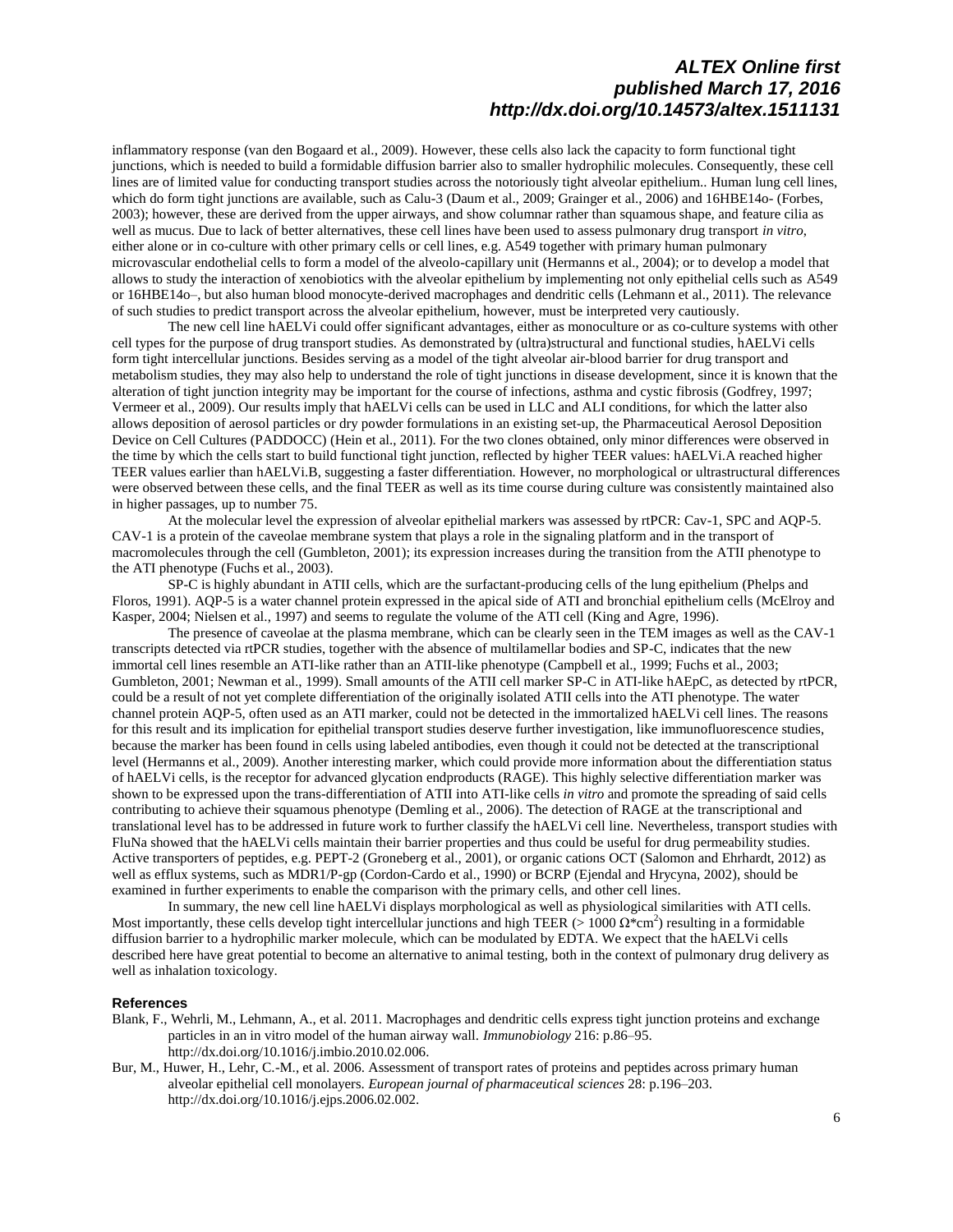- Camerlingo, R., Franco, R., Tirino, V., et al. 2011. Establishment and phenotypic characterization of the first human pulmonary blastoma cell line. *Lung Cancer* 72: p.23–31. http://dx.doi.org/10.1016/j.lungcan.2010.07.009.
- Campbell, L., Hollins, a J., Al-Eid, A., et al. 1999. Caveolin-1 expression and caveolae biogenesis during cell transdifferentiation in lung alveolar epithelial primary cultures. *Biochemical and biophysical research communications* 262: p.744–751. http://dx.doi.org/10.1006/bbrc.1999.1280.
- Chan, M.C.W., Cheung, C.Y., Chui, W.H., et al. 2005. Proinflammatory cytokine responses induced by influenza A (H5N1) viruses in primary human alveolar and bronchial epithelial cells. *Respiratory research* 6: p.135. http://dx.doi.org/10.1186/1465-9921-6-135.
- Cordon-Cardo, C., O'Brien, J.P., Boccia, J., et al. 1990. Expression of the multidrug resistance gene product (P-glycoprotein) in human normal and tumor tissues. *J. Histochem. Cytochem.* 38: p.1277–87. http://dx.doi.org/10.1177/38.9.1974900.
- Crandall, E.D. and Matthay, M.A. 2001. Alveolar epithelial transport. Basic science to clinical medicine. *American journal of respiratory and critical care medicine* 163: p.1021–1029. http://dx.doi.org/10.1164/ajrccm.163.4.2006116.
- Crapo, J.D., Barry, B.E., Gehr, P., et al. 1982. Cell number and cell characteristics of the normal human lung. *The American review of respiratory disease* 126: p.332–7.
- Daum, N., Kuehn, A., Hein, S., et al. 2012. Isolation, Cultivation, and Application of Human Alveolar Epithelial Cells. *Methods in molecular biology* 806: p.31–42. http://dx.doi.org/10.1007/978-1-61779-367-7.
- Daum, N., Neumeyer, A., Wahl, B., et al. 2009. In vitro systems for studying epithelial transport of macromolecules. *Methods in molecular biology* 480: p.151–64. http://dx.doi.org/10.1007/978-1-59745-429-2\_11.
- Demling, N., Ehrhardt, C., Kasper, M., et al. 2006. Promotion of cell adherence and spreading: a novel function of RAGE, the highly selective differentiation marker of human alveolar epithelial type I cells. *Cell and tissue research* 323: p.475–88. http://dx.doi.org/10.1007/s00441-005-0069-0.
- de Souza Carvalho, C., Kasmapour, B., Gronow, A., et al. 2011. Internalization, phagolysosomal biogenesis and killing of mycobacteria in enucleated epithelial cells. *Cellular microbiology* 13: p.1234–49. http://dx.doi.org/10.1111/j.1462- 5822.2011.01615.x.
- Ehrhardt, C., Kneuer, C., Laue, M., et al. 2003. 16HBE14o-human bronchial epithelial cell layers express P-glycoprotein, lung resistance-related protein, and caveolin-1. *Pharmaceutical Research* 20: p.545–551. http://dx.doi.org/10.1023/A:1023230328687.
- Ejendal, K.F.K. and Hrycyna, C.A. 2002. Multidrug resistance and cancer: the role of the human ABC transporter ABCG2. *Current protein & peptide science* 3: p.503–11. http://dx.doi.org/10.2174/1389203023380521.
- Elbert, K.J., Schäfer, U.F., Schäfers, H.-J., et al. 1999. Monolayers of Human Alveolar Epithelial Cells in Primary Culture for Pulmonary Absorption and Transport Studies. *Pharmaceutical Research* 16: p.601–608. http://dx.doi.org/10.1023/A:1018887501927.
- Endter, S., Francombe, D., Ehrhardt, C., et al. 2009. RT-PCR analysis of ABC, SLC and SLCO drug transporters in human lung epithelial cell models. *The Journal of pharmacy and pharmacology* 61: p.583–91. http://dx.doi.org/10.1211/jpp/61.05.0006.
- Forbes, B. 2003. The human bronchial epithelial cell line 16HBE14o− as a model system of the airways for studying drug transport. *International Journal of Pharmaceutics* 257: p.161–167. http://dx.doi.org/10.1016/S0378-5173(03)00129-7.
- Forbes, B. and Ehrhardt, C. 2005. Human respiratory epithelial cell culture for drug delivery applications. *European journal of pharmaceutics and biopharmaceutics* 60: p.193–205. http://dx.doi.org/10.1016/j.ejpb.2005.02.010.
- Foster, K.A., Oster, C.G., Mayer, M.M., et al. 1998. Characterization of the A549 cell line as a type II pulmonary epithelial cell model for drug metabolism. *Experimental Cell Research* 243: p.359–366. http://dx.doi.org/10.1006/excr.1998.4172.
- Fuchs, S., Hollins, A.J., Laue, M., et al. 2003. Differentiation of human alveolar epithelial cells in primary culture: morphological characterization and synthesis of caveolin-1 and surfactant protein-C. *Cell and tissue research* 311: p.31–45. http://dx.doi.org/10.1007/s00441-002-0653-5.
- Godfrey, R.W.A. 1997. Human Airway Epithelial Tight Junctions. *Microscopy Research and Technique* 499: p.488–499. http://dx.doi.org/10.1002/(SICI)1097-0029(19970901)38:5<488::AID-JEMT5>3.0.CO;2-E.
- Grainger, C.I., Greenwell, L.L., Lockley, D.J., et al. 2006. Culture of Calu-3 cells at the air interface provides a representative model of the airway epithelial barrier. *Pharmaceutical Research* 23: p.1482–1490. http://dx.doi.org/10.1007/s11095- 006-0255-0.
- Groneberg, D.A., Nickolaus, M., Springer, J., et al. 2001. Localization of the peptide transporter PEPT2 in the lung: implications for pulmonary oligopeptide uptake. *The American journal of pathology* 158: p.707–14. http://dx.doi.org/10.1016/S0002-9440(10)64013-8.
- Gumbleton, M. 2001. Caveolae as potential macromolecule trafficking compartments within alveolar epithelium. *Advanced Drug Delivery Reviews* 49: p.281–300. http://dx.doi.org/10.1016/S0169-409X(01)00142-9.
- Hein, S., Bur, M., Schaefer, U.F., et al. 2011. A new Pharmaceutical Aerosol Deposition Device on Cell Cultures (PADDOCC) to evaluate pulmonary drug absorption for metered dose dry powder formulations. *European journal of pharmaceutics and biopharmaceutics* 77: p.132–8. http://dx.doi.org/10.1016/j.ejpb.2010.10.003.
- Hermanns, M.I., Fuchs, S., Bock, M., et al. 2009. Primary human coculture model of alveolo-capillary unit to study mechanisms of injury to peripheral lung. *Cell and tissue research* 336: p.91–105. http://dx.doi.org/10.1007/s00441-008-0750-1.
- Hermanns, M.I., Unger, R.E., Kehe, K., et al. 2004. Lung epithelial cell lines in coculture with human pulmonary microvascular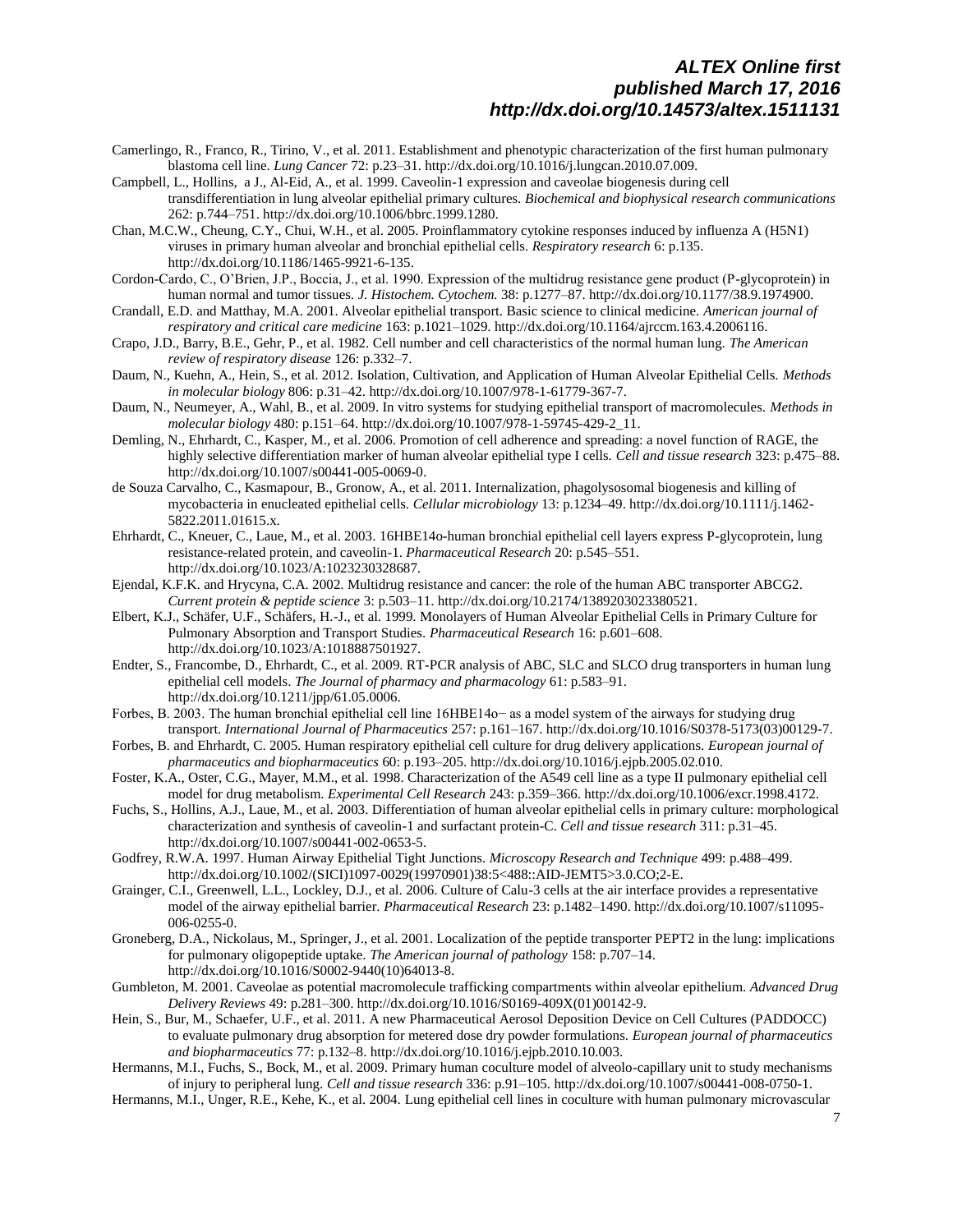endothelial cells: development of an alveolo-capillary barrier in vitro. *Laboratory investigation* 84: p.736–752. http://dx.doi.org/10.1038/labinvest.3700081.

- Horálková, L., Radziwon, A., Endter, S., et al. 2009. Characterisation of the R3/1 cell line as an alveolar epithelial cell model for drug disposition studies. *European journal of pharmaceutical sciences* 36: p.444–50. http://dx.doi.org/10.1016/j.ejps.2008.11.010.
- Kemp, S.J., Thorley, A.J., Gorelik, J., et al. 2008. Immortalization of human alveolar epithelial cells to investigate nanoparticle uptake. *American Journal of Respiratory Cell and Molecular Biology* 39: p.591–597. http://dx.doi.org/10.1165/rcmb.2007-0334OC.
- King, L.S. and Agre, P. 1996. Pathophysiology of the aquaporin water channels. *Annual review of physiology* 58: p.619–48. http://dx.doi.org/10.1146/annurev.ph.58.030196.003155.
- Lehmann, A.D., Daum, N., Bur, M., et al. 2011. An in vitro triple cell co-culture model with primary cells mimicking the human alveolar epithelial barrier. *European journal of pharmaceutics and biopharmaceutics* 77: p.398–406. http://dx.doi.org/10.1016/j.ejpb.2010.10.014.
- Livak, K.J. and Schmittgen, T.D. 2001. Analysis of relative gene expression data using real-time quantitative PCR and the 2(- Delta Delta C(T)) Method. *Methods* 25: p.402–8. http://dx.doi.org/10.1006/meth.2001.1262.
- McElroy, M.C. and Kasper, M. 2004. The use of alveolar epithelial type I cell-selective markers to investigate lung injury and repair. *The European respiratory journal* 24: p.664–73. http://dx.doi.org/10.1183/09031936.04.00096003.
- Mennecier, G., Torres, L.N., Cogliati, B., et al. 2014. Chronic exposure of lung alveolar epithelial type II cells to tobacco-specific carcinogen NNK results in malignant transformation: a new in vitro lung carcinogenesis model. *Molecular carcinogenesis* 53: p.392–402. http://dx.doi.org/10.1002/mc.21987.
- Newman, G.R., Campbell, L., von Ruhland, C., et al. 1999. Caveolin and its cellular and subcellular immunolocalisation in lung alveolar epithelium: implications for alveolar epithelial type I cell function. *Cell and tissue research* 295: p.111–20. http://dx.doi.org/10.1007/s004410051217.
- Nielsen, S., King, L.S., Christensen, B.M., et al. 1997. Aquaporins in complex tissues. II. Subcellular distribution in respiratory and glandular tissues of rat. *American journal of physiology. Lung cellular and molecular physiology* 273: p.C1549– 1561.
- Phelps, D.S. and Floros, J. 1991. Localization of pulmonary surfactant proteins using immunohistochemistry and tissue in situ hybridization. *Experimental lung research* 17: p.985–995. http://dx.doi.org/10.3109/01902149109064330.
- Roggen, E.L., Soni, N.K., and Verheyen, G.R. 2006. Respiratory immunotoxicity: an in vitro assessment. *Toxicology in vitro* 20: p.1249–64. http://dx.doi.org/10.1016/j.tiv.2006.03.009.
- Rosenberger, C.M., Podyminogin, R.L., Askovich, P.S., et al. 2014. Characterization of innate responses to influenza virus infection in a novel lung type I epithelial cell model. *Journal of General Virology* 95: p.350–362. http://dx.doi.org/10.1099/vir.0.058438-0.
- Salomon, J.J. and Ehrhardt, C. 2012. Organic cation transporters in the blood–air barrier: expression and implications for pulmonary drug delivery. *Therapeutic Delivery* 3: p.735–747. http://dx.doi.org/10.4155/tde.12.51.
- Shapiro, D.L., Nardone, L.L., Rooney, S.A., et al. 1978. Phospholipid biosynthesis and secretion by a cell line (A549) which resembles type II alveolar epithelial cells. *Biochimica et Biophysica Acta* 530: p.197–207. http://dx.doi.org/10.1016/0005-2760(78)90005-X.
- Srinivasan, B., Kolli, A. R., Esch, M. B. et al. (2015). TEER measurement techniques for in vitro barrier model systems. *J Lab Autom 20*, 107-26. http://dx.doi.org/10.1177/2211068214561025.
- Susewind, J., de Souza Carvalho-Wodarz, C., Repnik, U., et al. 2015. A 3D co-culture of three human cell lines to model the inflamed intestinal mucosa for safety testing of nanomaterials. *Nanotoxicology*p.1–10. http://dx.doi.org/10.3109/17435390.2015.1008065.
- van den Bogaard, E.H.J., Dailey, L.A., Thorley, A.J., et al. 2009. Inflammatory response and barrier properties of a new alveolar type 1-like cell line (TT1). *Pharmaceutical research* 26: p.1172–80. http://dx.doi.org/10.1007/s11095-009-9838-x.
- Vermeer, P.D., Denker, J., Estin, M., et al. 2009. MMP9 modulates tight junction integrity and cell viability in human airway epithelia. *American journal of physiology. Lung cellular and molecular physiology* 296: p.L751–62. http://dx.doi.org/10.1152/ajplung.90578.2008.
- Wang, Z. and Zhang, Q. 2004. Transport of proteins and peptides across human cultured alveolar A549 cell monolayer. *International Journal of Pharmaceutics* 269: p.451–456. http://dx.doi.org/10.1016/j.ijpharm.2003.09.033.

#### **Conflict of interest statement**

Tobias May filed a patent for the immortalization of mammalian cells which covers the immortalization regimen (CI-SCREEN gene library; InSCREENeX GmbH; International patent application PCT/EP2011/005528 "Methods and Vectors for Cell Immortalisation"). Tobias May is shareholder of InSCREENeX GmbH which commercializes such immortalized cell lines.

#### **Acknowledgments**

The authors thank Marijas Jurisic for the histological data. SK has received support from the Innovative Medicines Initiative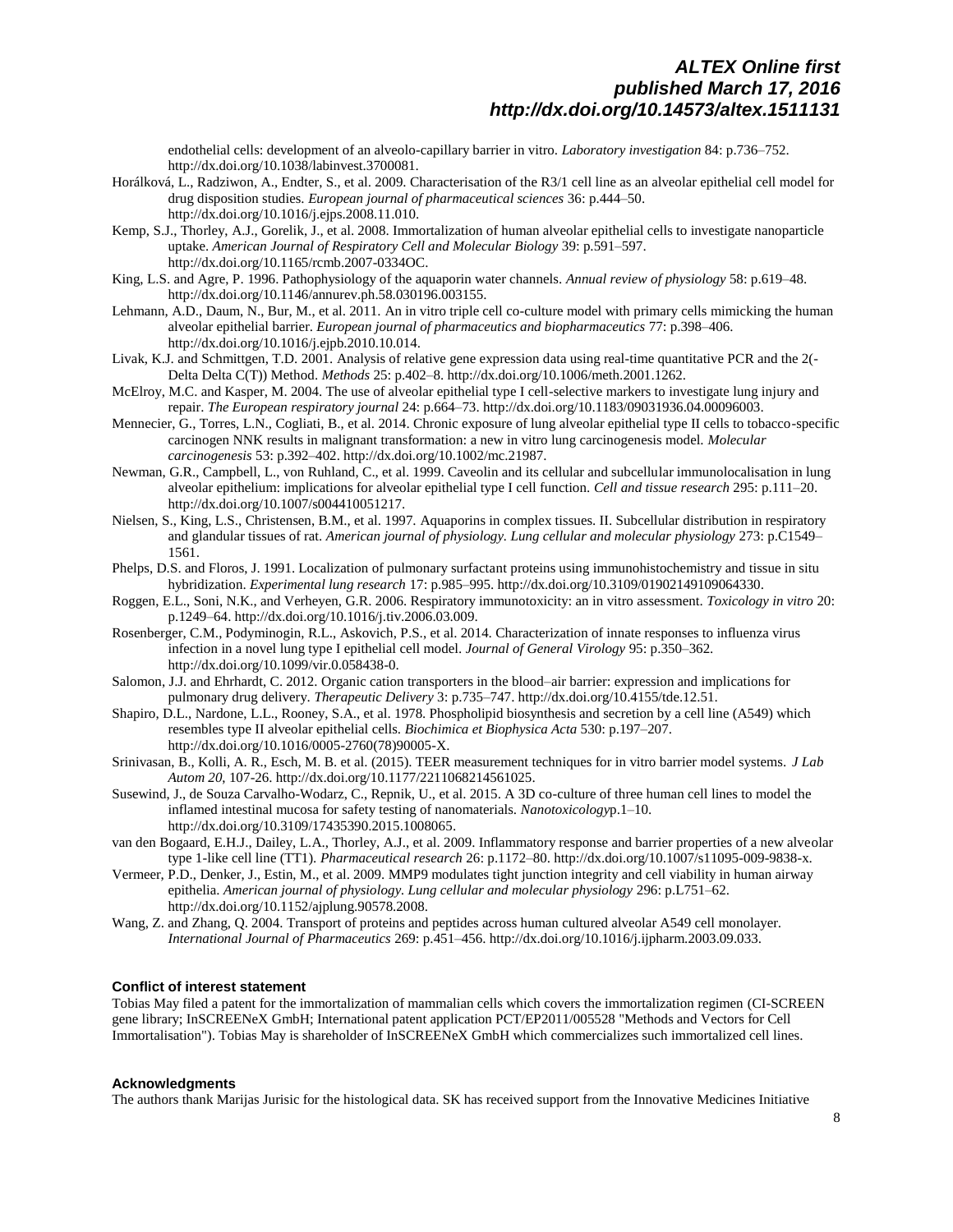Joint Undertaking under grant agreement No 115363, resources which are composed of financial contribution from the European Union's Seventh Framework Program (FP7/2007-2013) and EFPIA companies' in kind contribution. We also thank the EM laboratory at the Department of Biosciences, University of Oslo, for access to the instruments.

### **Correspondence to**

Nicole Schneider-Daum, PhD Department of Drug Delivery Helmholtz-Institute for Pharmaceutical Research Saarland University Campus, Building E8.1 66123 Saarbrücken Tel +49 (0) 681 98806-1000 Fax +49 (0) 681 98806-1009 E-Mail: Nicole.Daum@helmholtz-hzi.de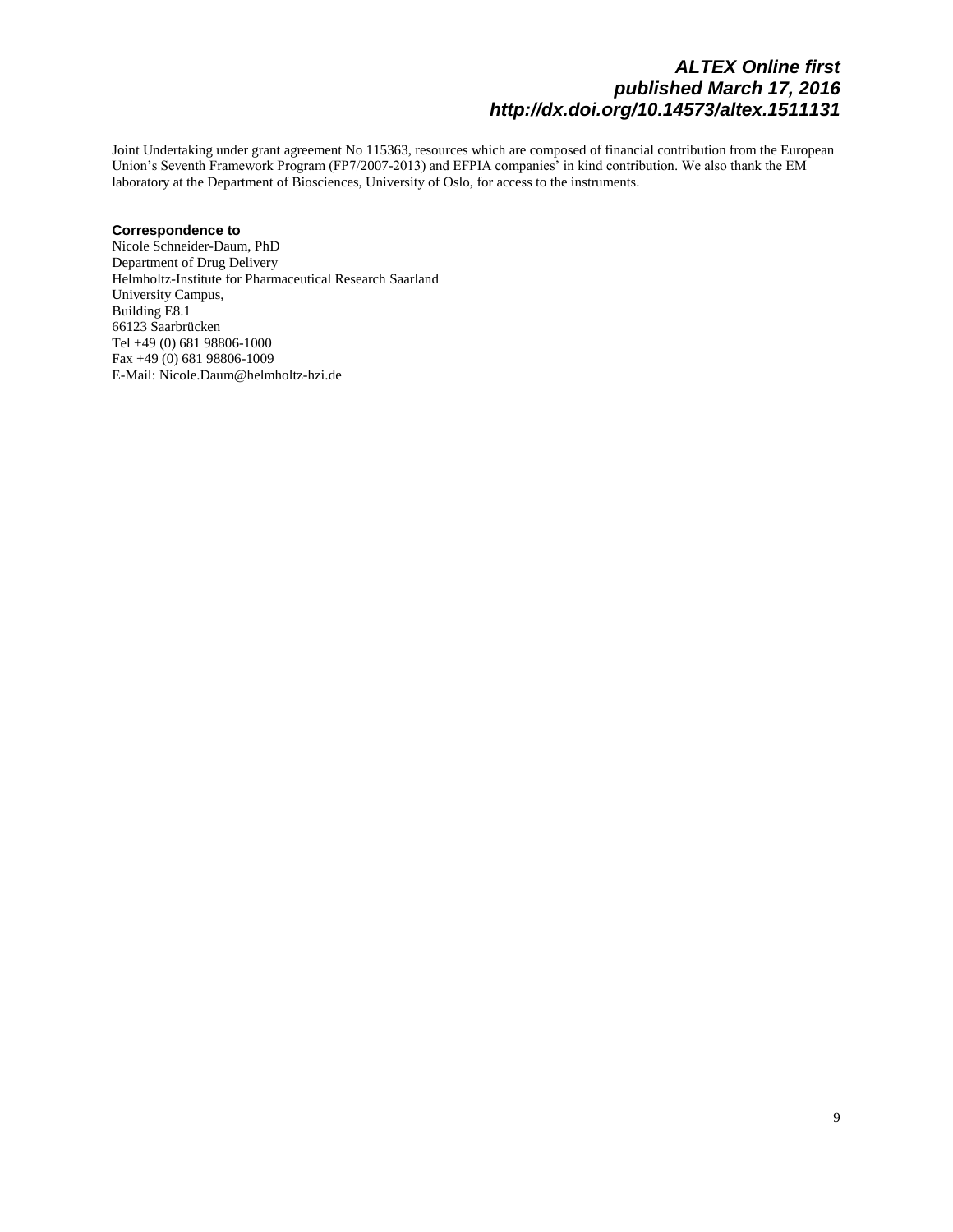#### **Table legend**

**Table 1**: Primers for lung cell-specific marker rtPCR

### **Figure captions**

**Figure 1: hAELVi cells characterization.** (A) Growth curve of immortalized lines (hAELVi.A and hAELVi.B), grown in 24-well cell culture plates, passage 18, for ten days. (B) Histological cross-sections of hAELVi.A after seven days in culture under liquid-liquid condition (100x). (C) Comparative TEER curve of immortalized cells, both in passage 36, and primary ATI-like cells (hAEpC), growing on Transwell<sup>®</sup> membranes. (D) Chromosome profiling was performed with Affymetrix Cytoscan HD array. For each immortalized cell line an overview on the karyotype at cell culture passage 19 is presented: hAELVi.A (pink) and hAELVi.B (purple). Loss of a chromosome region is indicated as red sign and duplication of a chromosome region is indicated as blue sign. Data shown are mean  $\pm$  SEM (n=3);  $^{\circ}$ P<0.001.

**Figure 2: Alveolar type I cell characteristics in hAELVi cells.** (A and B) Z-stacks images from confocal laser scanning microscopy of hAELVi.B growing under liquid-liquid condition (LLC) for 14 days, immunolabeled with anti-ZO-1 (red) antibody (A) or anti-occludin (green) antibody (B). Nuclei stained with DAPI (blue). Bar: 20 µM. (C) TEER measurement of hAELVi.B growing up to 14 days under LLC and air-liquid interface (ALI).

**Figure 3: rtPCR of lung markers** (A) caveolin-1 (CAV), (B) surfactant protein C (SPC), and (C) aquaporin-5 (AQP). The relative quantification of gene expression in ATII freshly isolated cells was taken as value 1 and correlated to the gene expression in hAELVi.A, hAELVi.B and hAEpC. Data shown are mean ± SEM (n=3)

**Figure 4: Ultrastructure of hAELVi cells grown under LLC.** (A) Scanning electron microscopy and (B) transmission electron microscopy (B and C) of hAELVi.B on Transwells® after 12 days. Desmosomes (arrow), tight junctions (arrowhead) and caveolae are indicated in the TEM images. Bars (A: 5µM; B: 500nm; C: 1 µM).

**Figure 5: Permeability assay in hAELVi cells.** (A) Transport of sodium fluorescein (FluNa) across a monolayer of hAELVi.A after seven days (A) or (B) 14 days, cultivated under LCC and ALI, respectively. Both graphs show the relation of TEER and P<sub>app</sub>. Data shown are mean ± SEM (n=3); <sup>\*</sup>P<0.05; <sup>\*\*</sup>P<0.01; <sup>\*\*\*</sup>P<0.001 *vs.* LLC\_0 mM EDTA; ###P<0.001 *vs.* ALI\_0mM EDTA; §§P<0.01; §§§P<0.001 *vs.* LLC\_16 mM EDTA.

**Figure S1: Immortalization of hAEpC. (**A) PCR of recombinant genes on genomic DNA after lentivirus mediated transfection with immortalizing genes after 29 passages: seven genes were identified: Id2, Id3, E7, Bcl2, Core, Myc and Nanog. (B) TEER measurement of immortalized cells (hAELVi.A and hAELVi.B) during 15 days growing on Transwell® membranes.

**Figure S2: Barrier properties and chromosome profiling of growing hAELVi cell passages.** (A) TEER measurement of immortalized cells in different passages, after 15 to 30 days in culture, compared to primary ATI cells cultivated for 15 days in culture. (B) TEER curves of different passages of hAELVi.A cells during 14 days in culture. Data shown are mean ± SEM (n=3). (C) Chromosome profiling of hAELVi.A passage 43 was performed with Affymetrix Cytoscan HD array. Loss of a chromosome region is indicated as red sign and duplication of a chromosome region is indicated as blue sign. (n=2)

**Figure S3: Morphology of hAELVi.B grown under air-liquid interface (ALI).** (A,C) Samples were fixed after seven days (A, C) or (B,D) 14 days. (A,B) Histological cross-sections (100X). (C,D) z-stacks images from confocal laser scanning microscopy of hAELVi.B immunolabeled with anti-ZO-1 antibody (red). Cell nuclei are stained with DAPI (blue). Bar: 20 µM.

**Figure S4: Ultrastructure of hAELVi cells grown under air-liquid interface (ALI).** Scanning electron microscopy (A) and Transmission electron microscopy (B,C) of hAELVi.B on Transwell<sup>®</sup> filters after 12 days; desmosomes (arrow), tight junctions (arrowhead) and caveolae are indicated in the TEM images. Bars (A: 5µM; B: 500nm; C: 1 µM).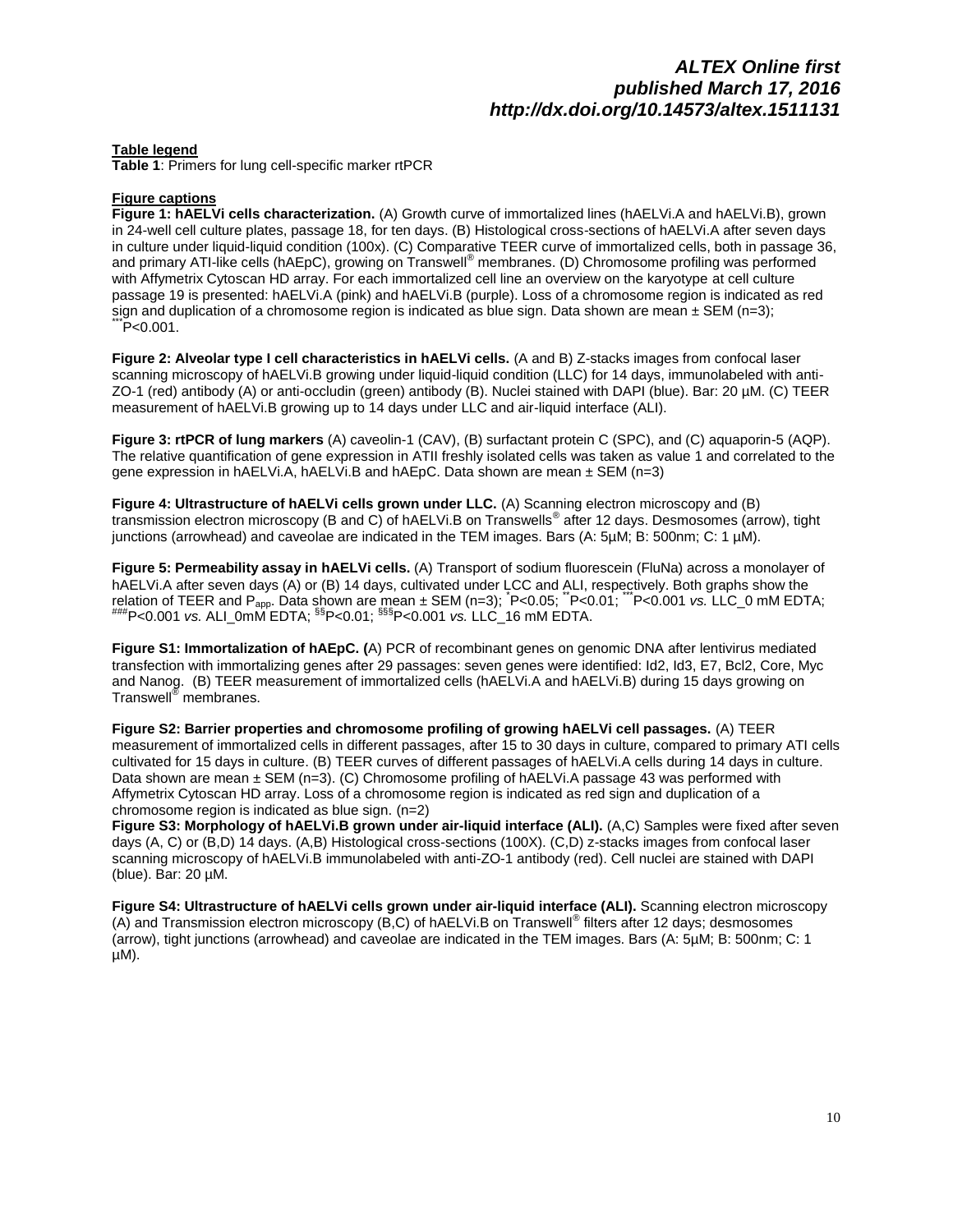### Kuehn et al. Table 1

| Marker               | nucleotide sequence $(5' \rightarrow 3')$ /Product length in bp |
|----------------------|-----------------------------------------------------------------|
| AQP5 forward         | CCTACCATCCTGCAGATCGCGC/210                                      |
| AQP5 reverse         | TGCCACACCGTAGAGGATGCCA/210                                      |
| SP-C forward         | AAGCCCGCAGTGCCTACGTCTA/273                                      |
| SP-C reverse         | TGGATGACCCCGCTTCAGTGGA/273                                      |
| CAV-1 forward        | ACAGTTTTCATCCAGCCACGGGC/202                                     |
| CAV-1 reverse        | GGTGTTTAGGGTCGCGGTTGACC/202                                     |
| <b>GAPDH</b> forward | GGAGAAGGCTGGGGCTCATTTGC/364                                     |
| <b>GAPDH</b> reverse | CCCGTTCAGCTCAGGGATGACCT/364                                     |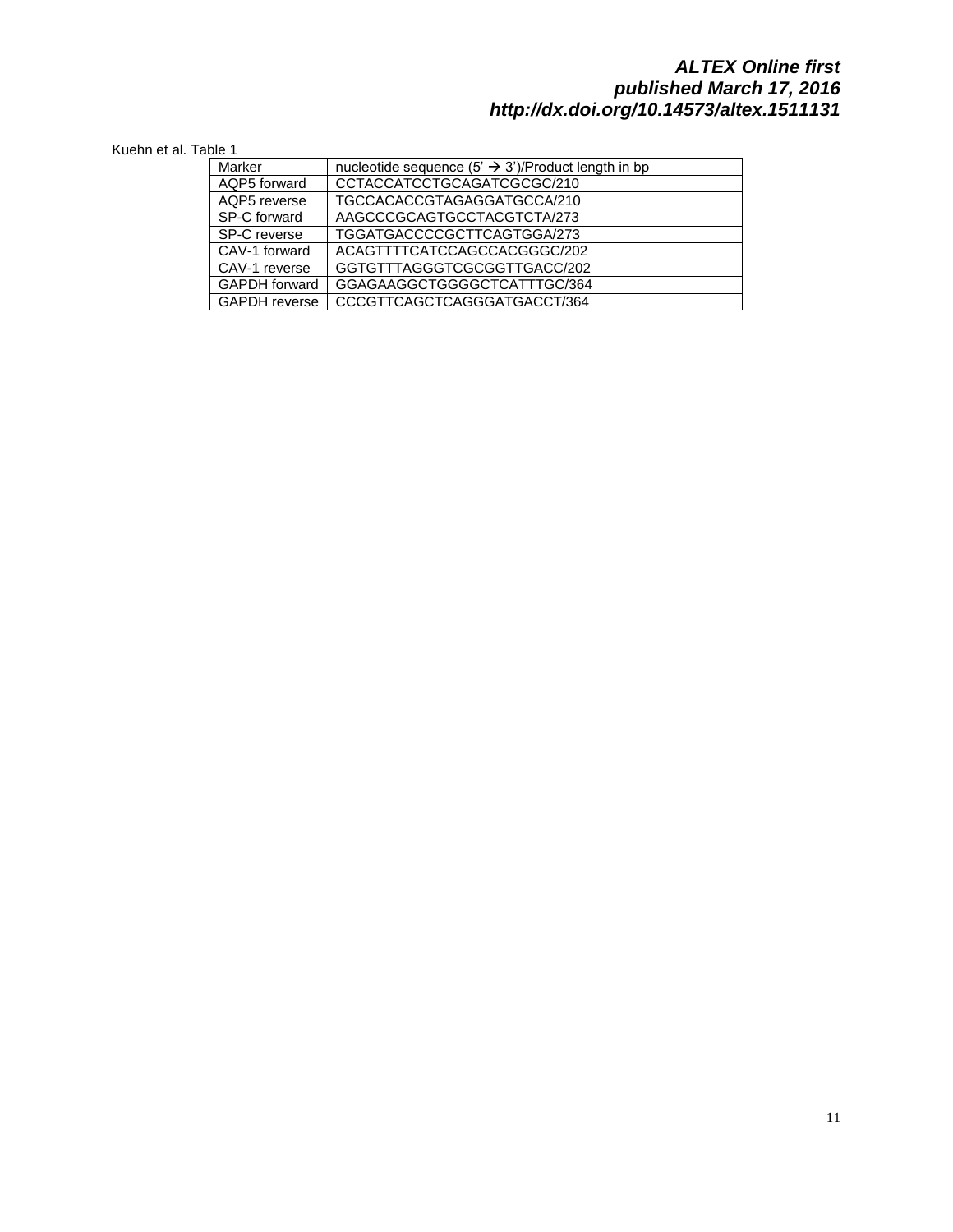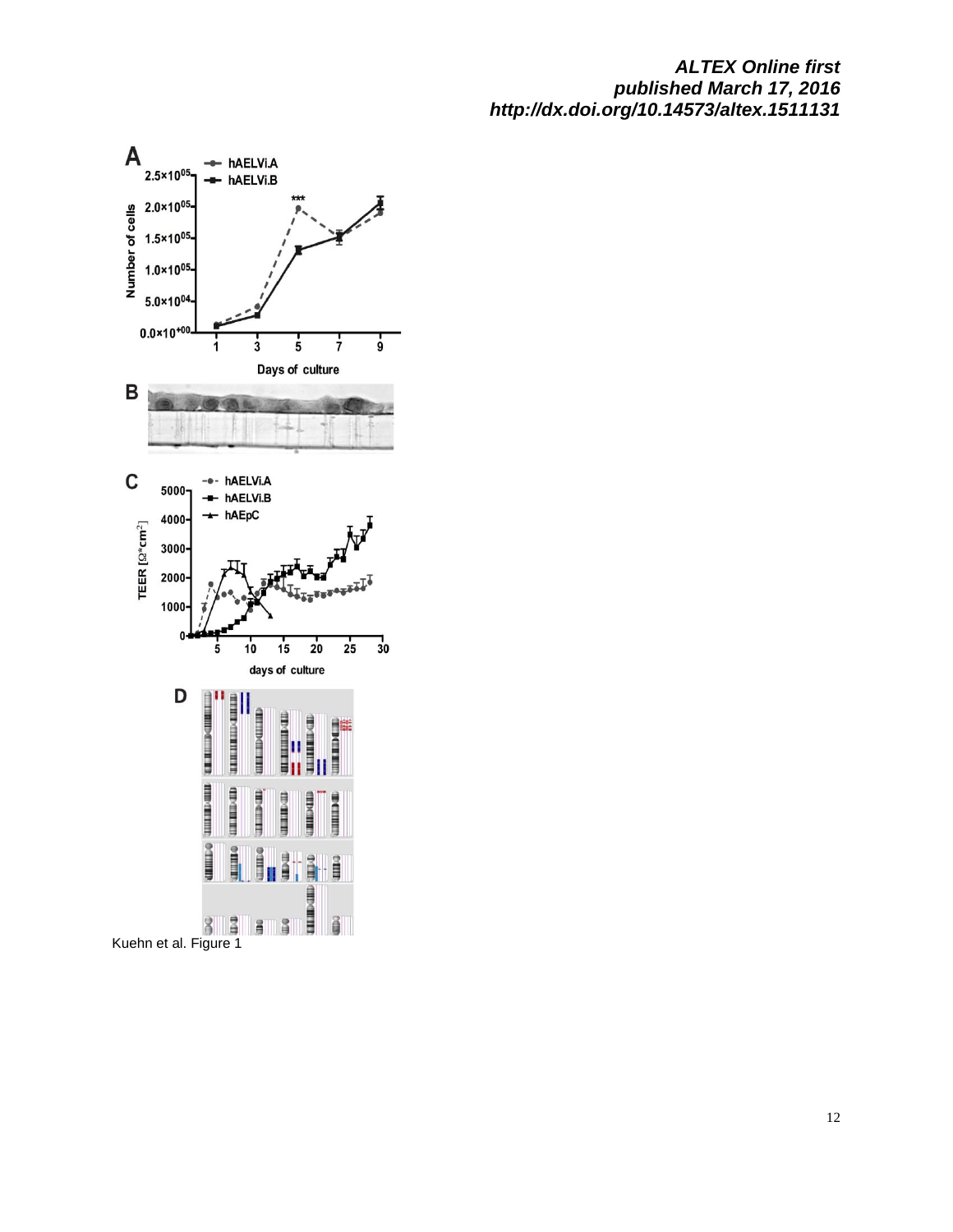

Kuehn et al. Figure 2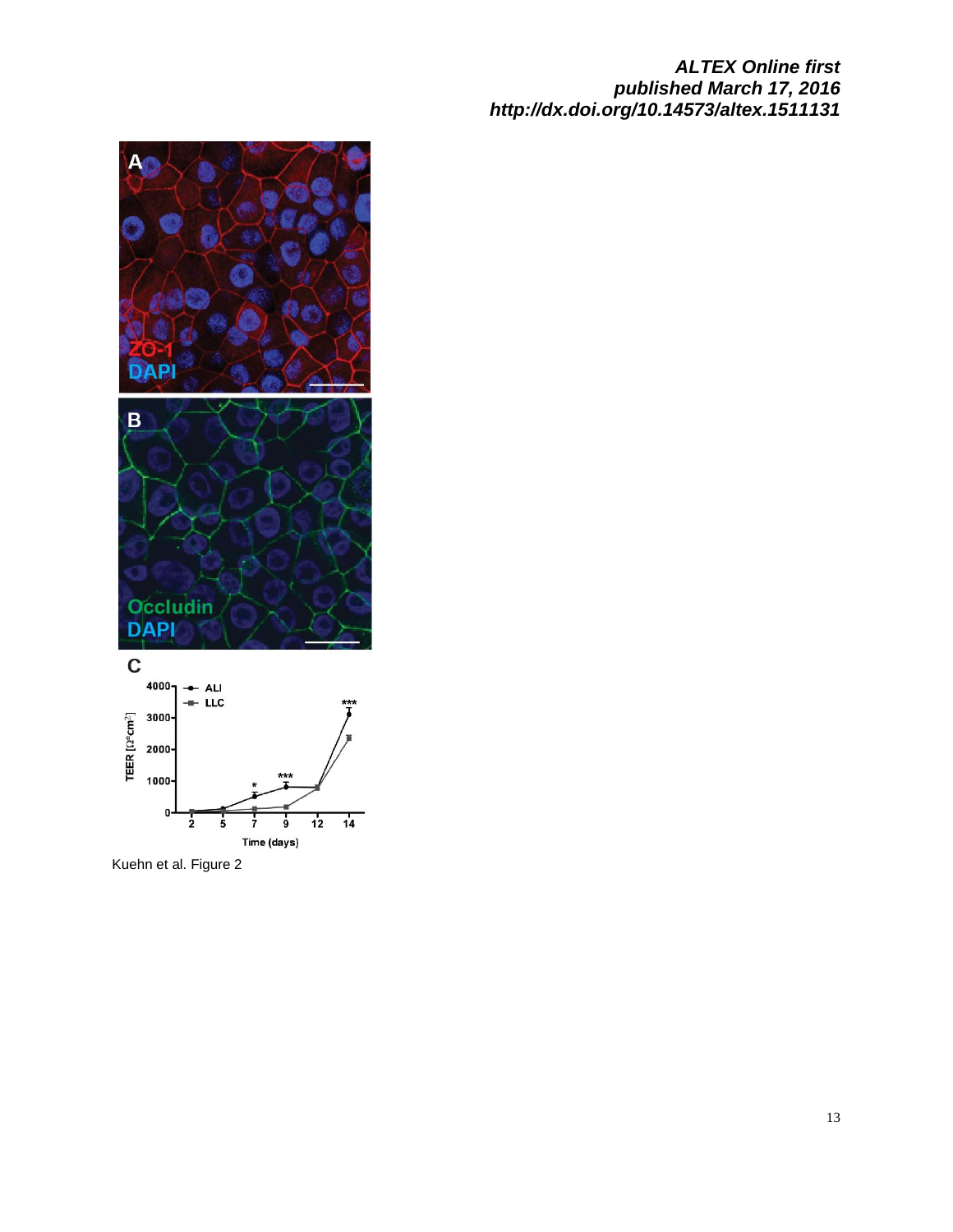

Kuehn et al. Figure 3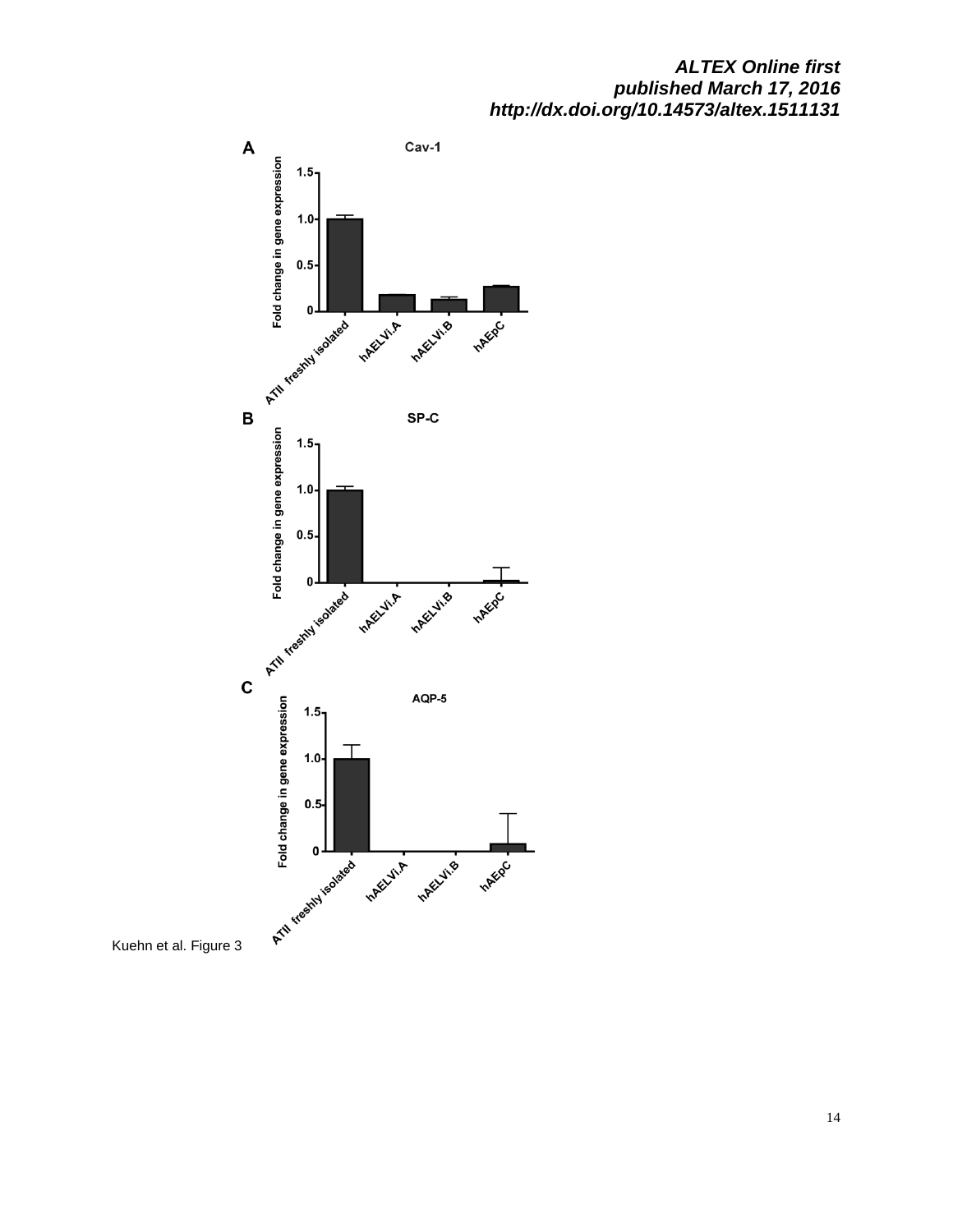

Kuehn et al. Figure 4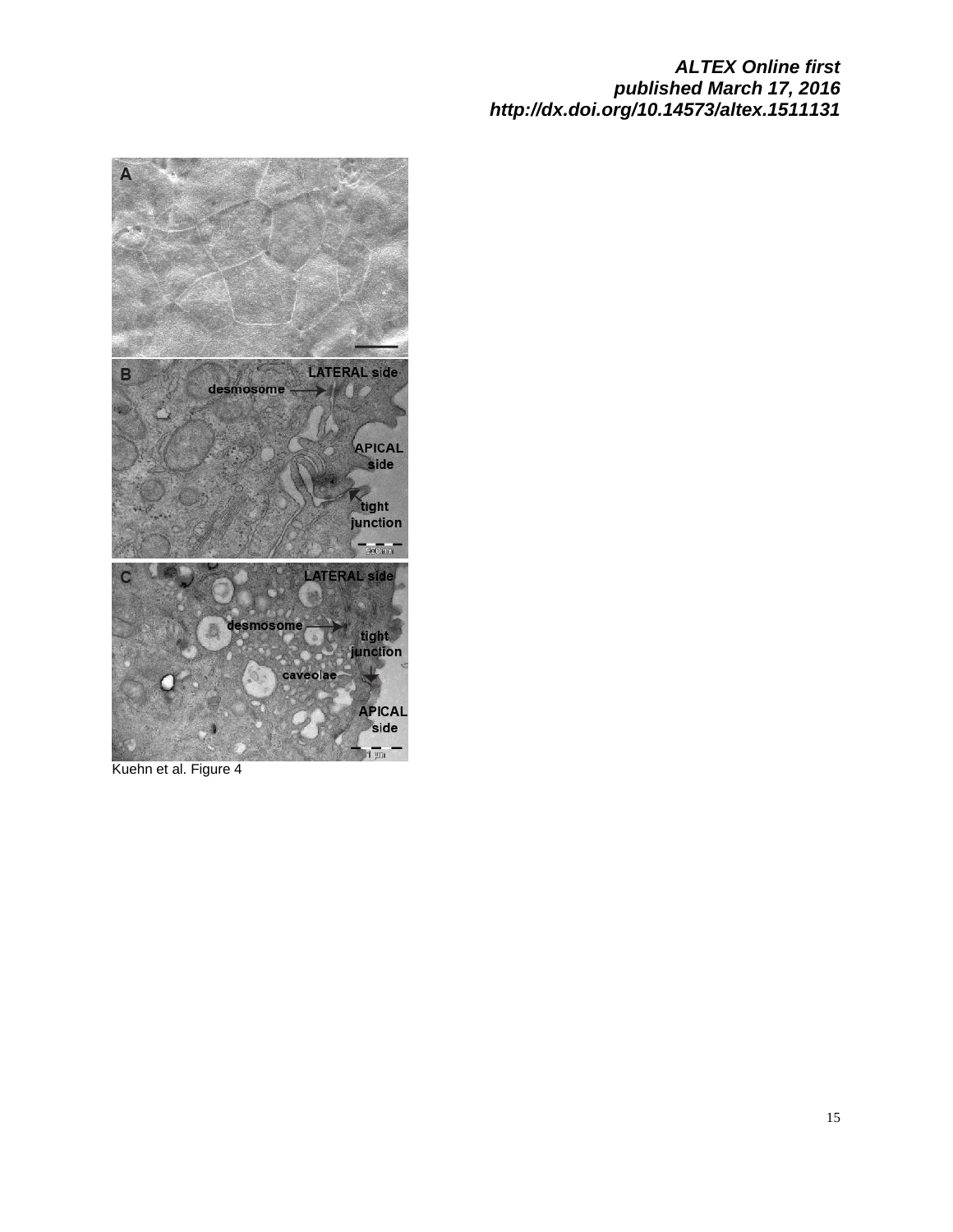

Kuehn et al. Figure 5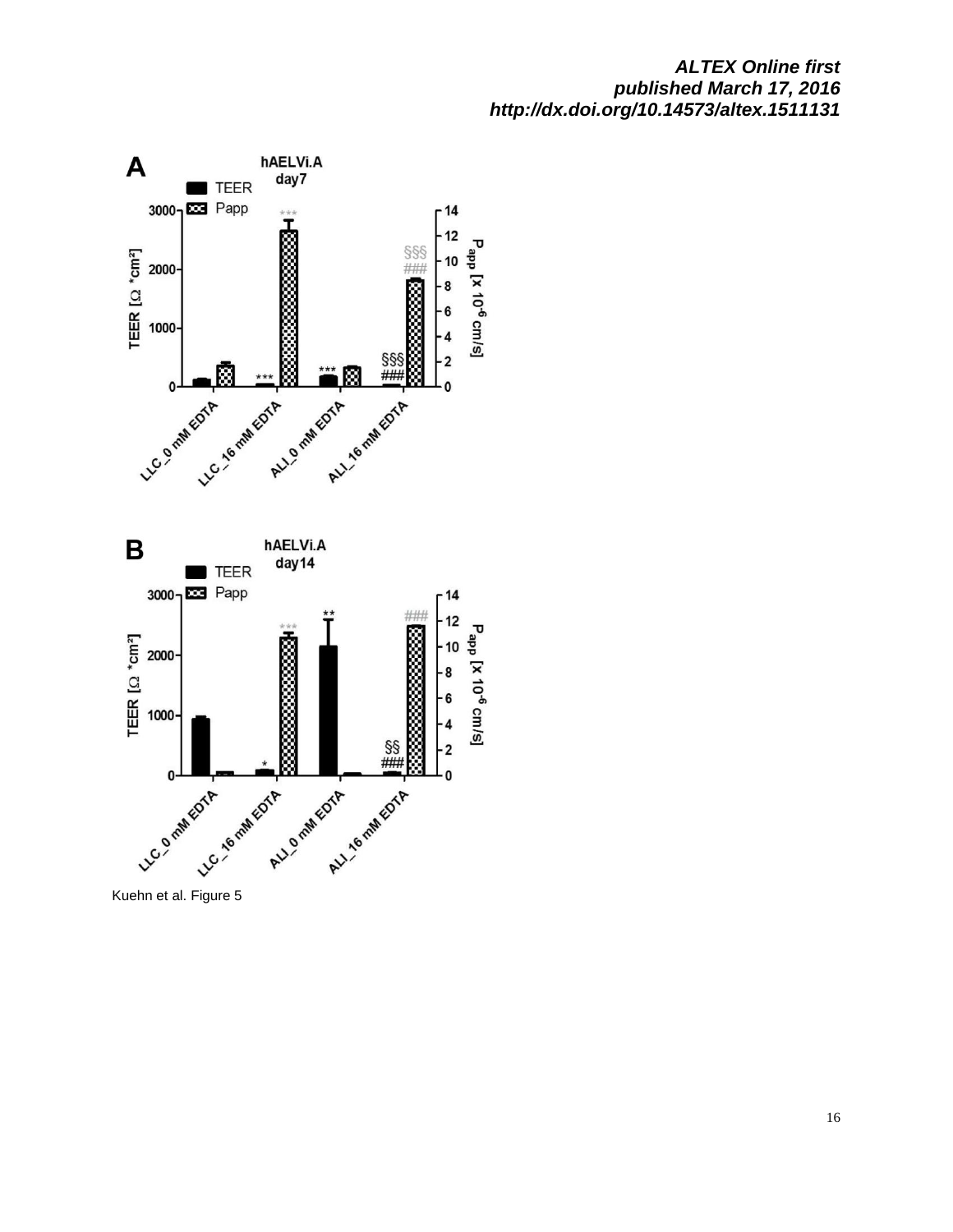

Kuehn et al. Figure S1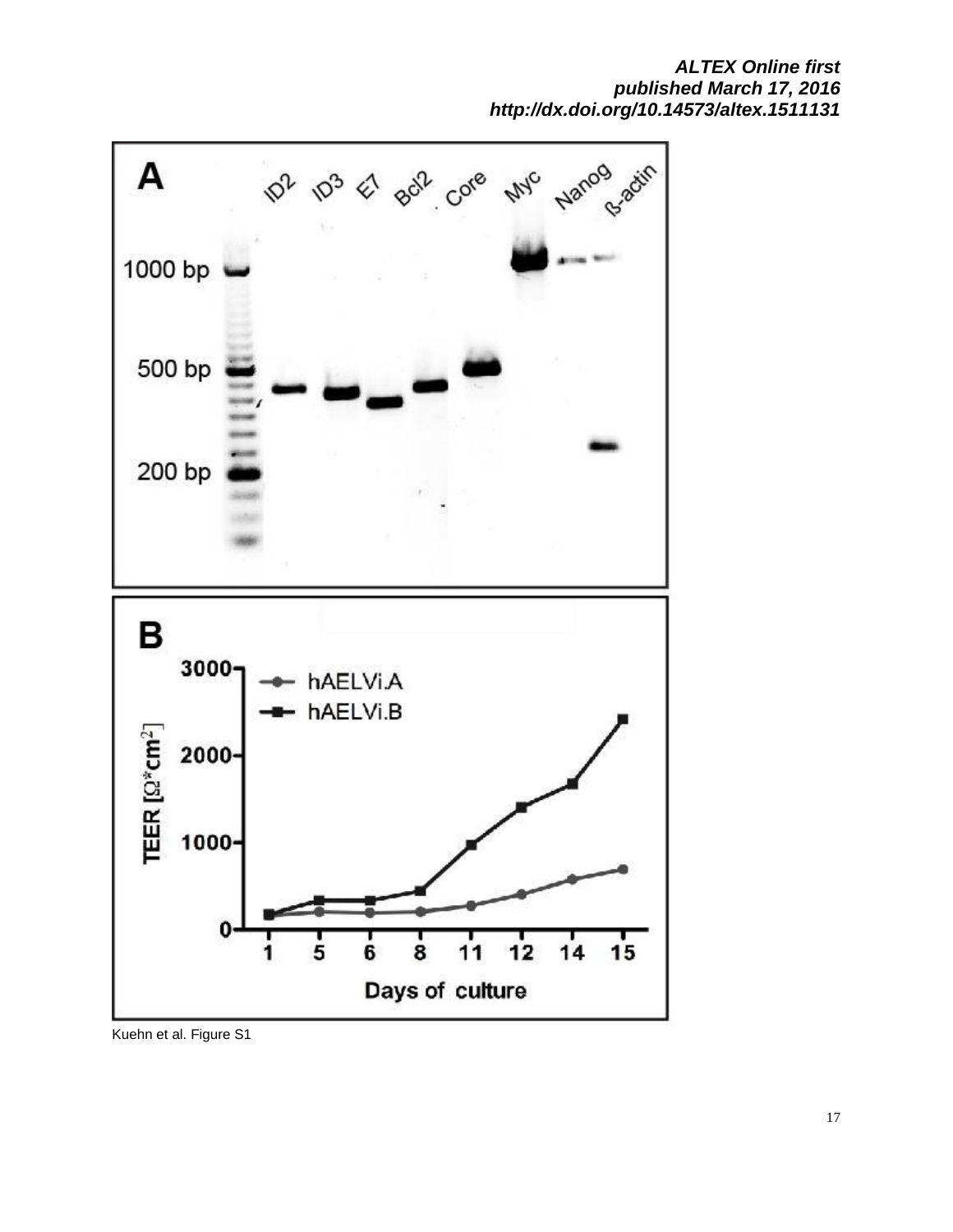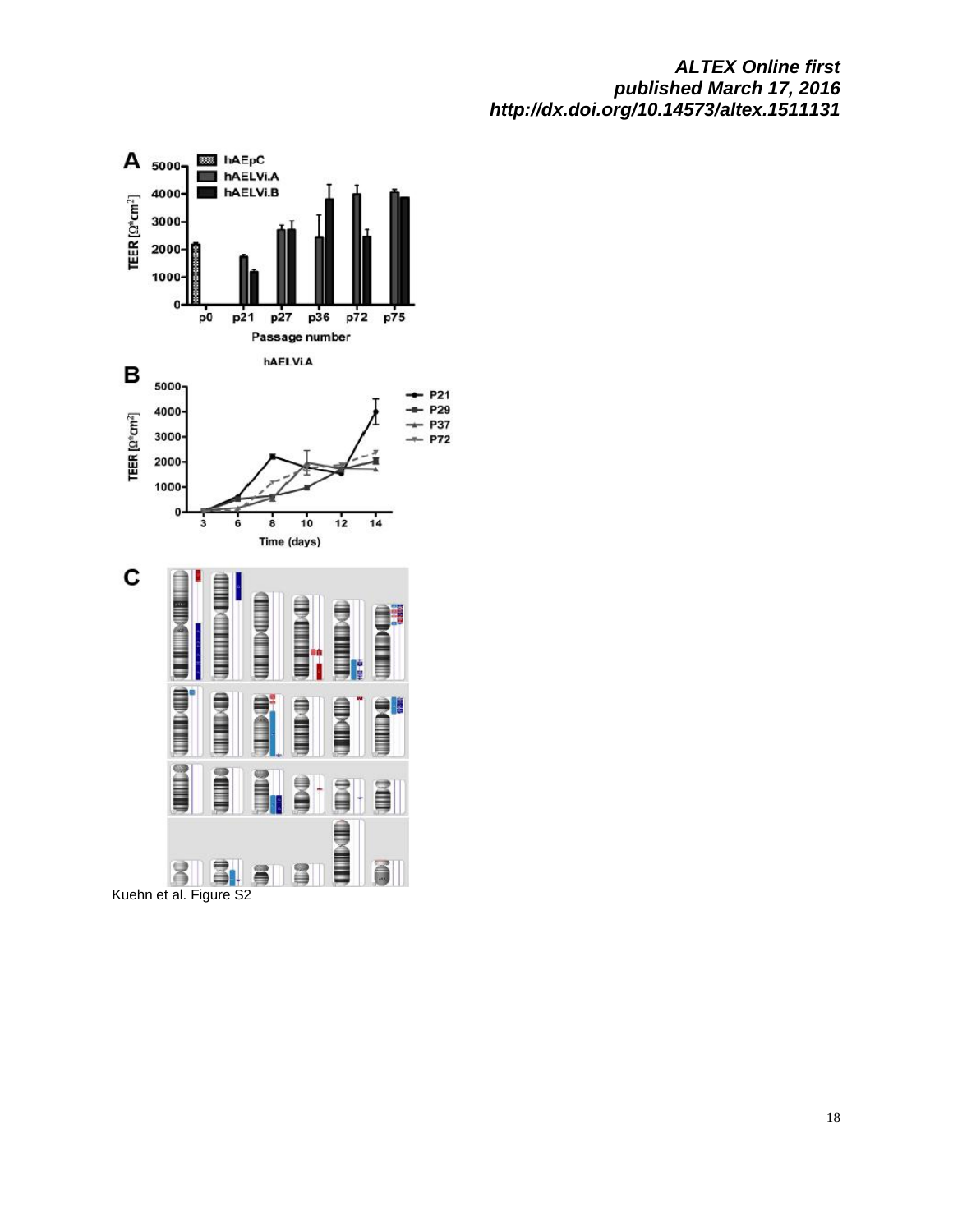

Kuehn et al. Figure S3